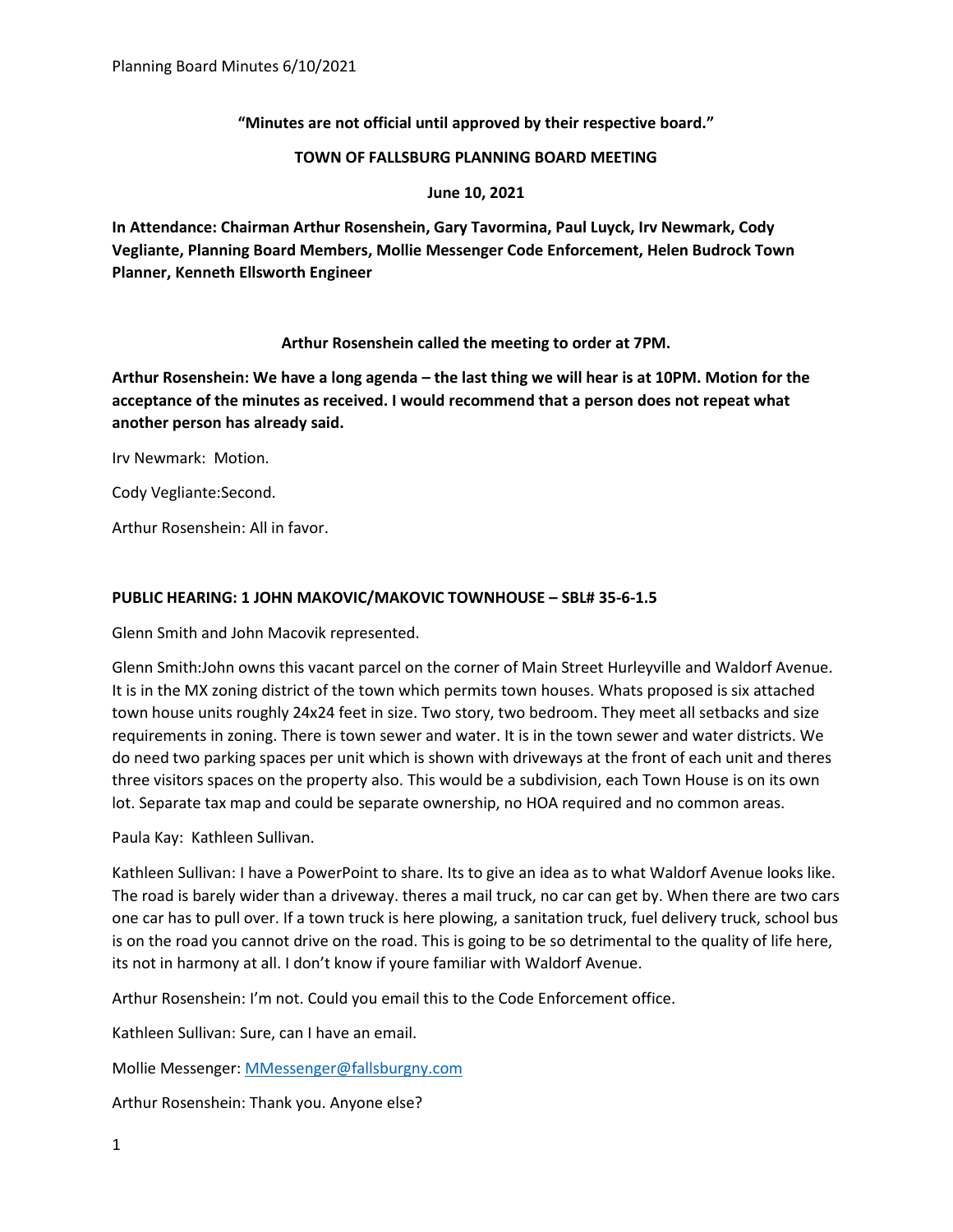David Moody: I live on Baker Hill next to the church, I own the second house on the right. I understand the logistics and I deal with the center traffic so I understand where shes coming from. I want to publicly state I am all for more tax-paying nice properties in Hurleyville, tax paying properties.

Arthur Rosenshein: Denise Sullivan.

Denise Sullivan: I also live on Waldorf Avenue. I wanted to point out in addition to what Kathleen said. This is a dead end street with six single family homes on it. It is not much bigger than a driveway, its practically a one-way street. snow removal on this project, especially the middle two units, would be impossible there's nowhere to put it. Mr. Mackovic has another project for a garage that my husband and I were in favor of, the building permit is now expired, the garage was never finished, theres no doors. Its just used for storage, theres no doors, cars are without license plates, theres construction supplies all over; it's a big building that cant be occupied now its an expired building project. I don't understand why the town would approve a new project when he didn't complete his last one several years ago.

Glenn Smith:On the garage issue, I don't have a comment.

John Makovic: The garage is being used for the exact reason it was approved which is storage only. There are two garage doors that were not installed because they are inside. It is completed and used as it was approved.

Denise Sullivan: I think the board members should take a look at that and the road. The other piece of property have a lot of storage, junk vehicles, it's a mess and I am concerned with him having another project. That being said, with that being cleaned up a single family home on that lot or perhaps a duplex might fit our street. There's 13 people that live on our street and theres no room for two cars to pass. No room to put snow or parking for guests. It's a mis-matched property for the size of the property and the street, you have to come look at the street, its not a match at all.

Glenn Smith:It is on the intersection of Main Street and Waldorf, its not at the end of Waldorf, so its only taking up the first couple hundred feet where traffic will be impacted. They wont go down the street they will turn out of their house and go down Main Street, either left or right.

Kathleen Sullivan: If someone comes out of that development to turn onto Main Street and someone from Waldorf is turning onto Main Street what happens then? We have to stop to lelt another come by, we have to go off the road to let somebody come by so coming to the end of Waldorf doesn't make a difference, it's the traffic of the road itself.

Arthur Rosenshein: Anyone else? I am going to close the public hearing. Its closed.

### **PUBLIC HEARING: 2 TYLER HUTCHENS (DANIEL GILBERT) – SBL# 65-1-11.1**

### **Tyler Hutchens represented.**

**Tyler Hutchens:** I would like to be approved to set up a FFL dealership out of my home, out of my garage. A simple sale/storage and delivery of firearms and parts. Nothing crazy, no storefront, no change of structure, it would be more online and pickup.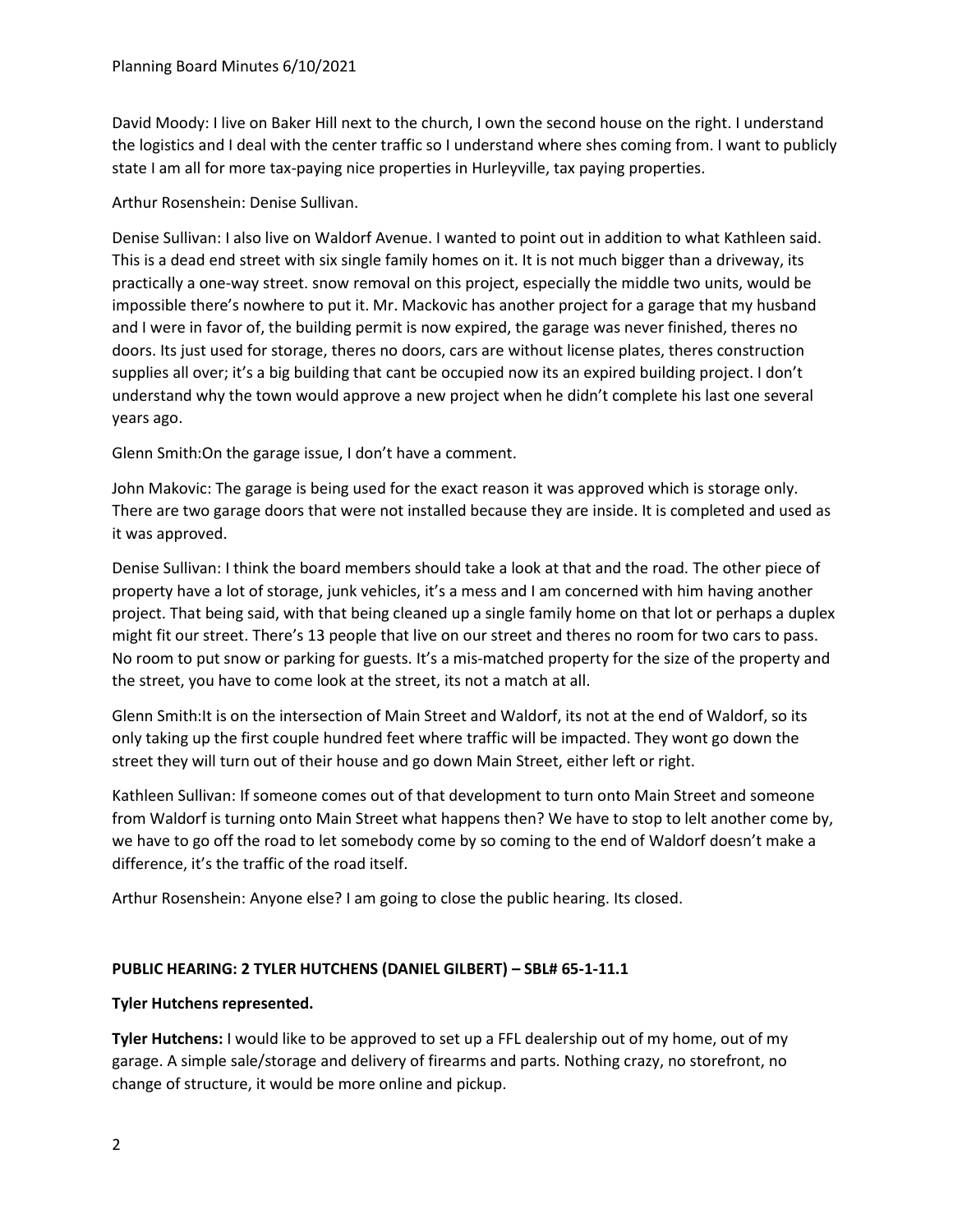### Arthur Rosenshein: Any comments on this?

Kathy Malkine Morgan: I do. I feel really strongly, this should not happen in this area .it negatively affects the social fabric of our communities. In a society where mental health issues are sorely neglected and gun control is so lax. Theres no way you can soft pedal 'I'm doing it in my garage'. You don't want gun sales in a family friendly area.

Yehuda Mavrik: I don't think he's responsible for that. A lot of people do add-on FFL's and it doesn't contribute to any crime rate. I know Schinhafles does it and its fine and nobody complains about him.

Arthur Rosenshein: Please do not discuss personalities.

Yehuda Mavrik: I don't see a problem with an add on FFL, its common and safe. It contributes, a lot of people prefer garage FFLs and I believe the previous person who spoke, her accusations are ridiculous and un-founded.

Dominick Fontana: I own property on Main Street Fallsburg. I have been a gun dealer out of my home in the Village of Liberty for the last 20 years. There are so many regulations under the FFL, the ATF, Dealers license, sheriff's department, and theres never been an incident here in Sullivan County where a gun dealer had sold a gun that was used in a crime so I am in favor of it.

Mary Adams: I don't want to repeat but it's a small town and its great youre doing it from your garages and its working out, but I doo not approve. I know there are quite a few of us who object to this. If theres already distributers of guns in the area, fabulous, but we do not need more. The mental health in the area is so much worse than it was even before COVID, and it was bad then, and we don't need more guns in the area.

Arthur Rosenshein: Thank you.

Chelsea Maxwell: I am a new mom and business owner in the area and I do have concerns. I think there are places to buy guns in the area, we have places available. Especially at this time with the mental health crisis with the divisiveness that's occurring we don't need to have more places in a small town to buy firearms.

Tyler Hutchens: I am the applicant.. I would like to say that being in this meeting I am meeting all federal, state, local guidelines, I am doing everything by the book. I am in constant contact with the ATF and sheriffs department, doing everything exactly as it should be. as everyone else said, at-home firearm sales are extremely common thing, I think over 50% of firearm sales are done from at-home. A lot of people say 'garage' but there are very strict guidelines as to how the guns have to be stored. Its not a bunch of guns sitting in a garage, there are safes, certain restrictions and guidelines followed when you sell and store any firearms. Its all being done by the books, its not guns being stored in the garage. As for the mental health aspect, that's another conversation, I don't think that has anything to do with storefront or sales. Everything is background checked by the federal government; if the background check is not good enough for the people who think that mental health is a problem I think theres another meeting that can be attended to address that but as for this, this is someone who wants to open a business, nothing with mental health or the distribution of guns for crimes.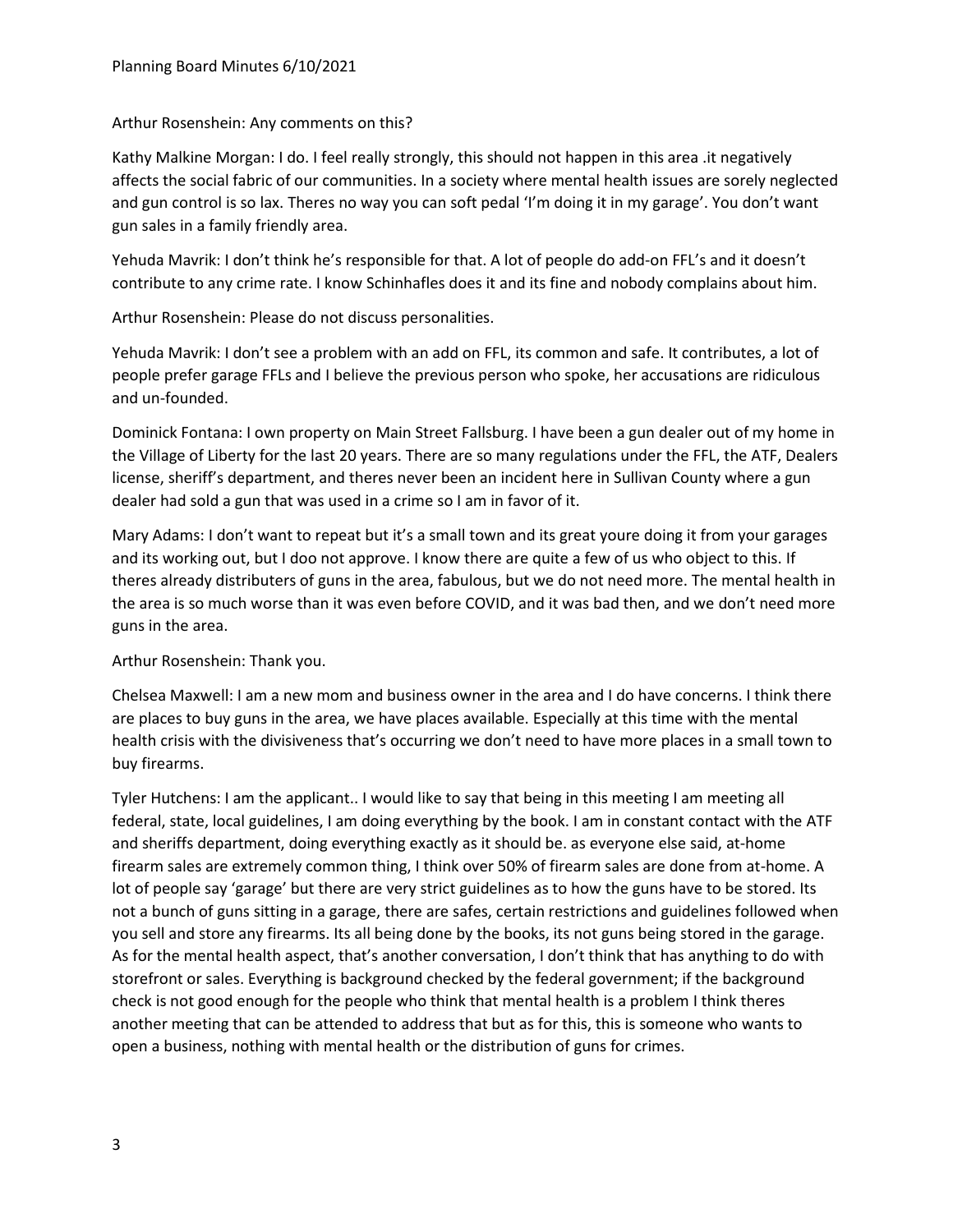Paula Kay: The zoning component is technically a home occupation under our code which allows a profession or vocation full or part time conducted entirely within a dwelling by the inhabitants which uses accessory to the use of the dwelling and does not change the character.

Tyler Hutchens: Right, theres no structural changes, no driveway or parking lot being put in, no sign being put out "come here for guns", nothing like that. Its more online sales but when you sell anything online that has to do with firearms it must be delivered and go through the hands of a federal firearms dealer. So it kind of legally has to go through my hands legally and a person would have to pick it up.

Jo Feldman: I am going to echo the voices of the people who are not in favor of this. I feel like in this country, I am from a country where firearms are illegal, and there are as many firearms on the streets as there are and the shootings that we hear about on a regular basis, I cant believe that were even considering having more guns n the streets and I don't think that the regulations are strict enough as is, that people who are clearly not of sound mind, not saying that they live in our community, can be accessible and children and community members are threatened. I feel strongly this is not a good idea and we have more guns and why we want more.

Stacy Griffman: I don't know all the regulations about guns but I have to say I have the same concern. I do want to express that I think there are too many guns right now, there are a lot of shootings. I just moved into this town and I don't want more guns. I know that's not for you to say but I think the amount of guns owned by people is frightening. Ive lived abroad in other countries and we don't have the kind of violence and shootings that we have. I don't know the laws about it but I echo and prefer fewer guns and gun shops.

Tyler Hutchens: Like arthur said, it sounds like its becoming less about federal regulation than mental health than –

Arthur Rosenshein: Were not gaining anything.

Tyler Hutchens: I want to start a business that's it.

Arthur Rosenshein: Then the public hearing is closed. Next public hearing.

# **PUBLIC HEARING: 3 YEHUDA AVERICK (ZAKARIN'S) – SBL# 50-4-10**

Yehuda Averick: We plan to open a gun shop upstairs in unused space. We plan to be retail and online sales for higher quality firearms. We do plan to have a comprehensive safety at our store like an armory safe, pretty much a locked door with reinforced walls along that line. We also plan to do other sporting goods like kayaking, basketball, fishing. We have done – theres no structural changes, its just building another room to sell guns.

Jenn Lishansky: I am a resident of South Fallsburg. For all of the reasons mentioned this far regarding guns in the community I feel it is even more challenging for this proposal to advance because were looking at a storefront where people will be walking in and out of our town with guns. There is resistance about talking about mental health on this call and yet the headline of the Sullivan Democrat yesterday was regarding the mental health crisis in this community. For those reasons I cant imagine how it would be appropriate to setup shop in the middle of our town. I plan on raising my family here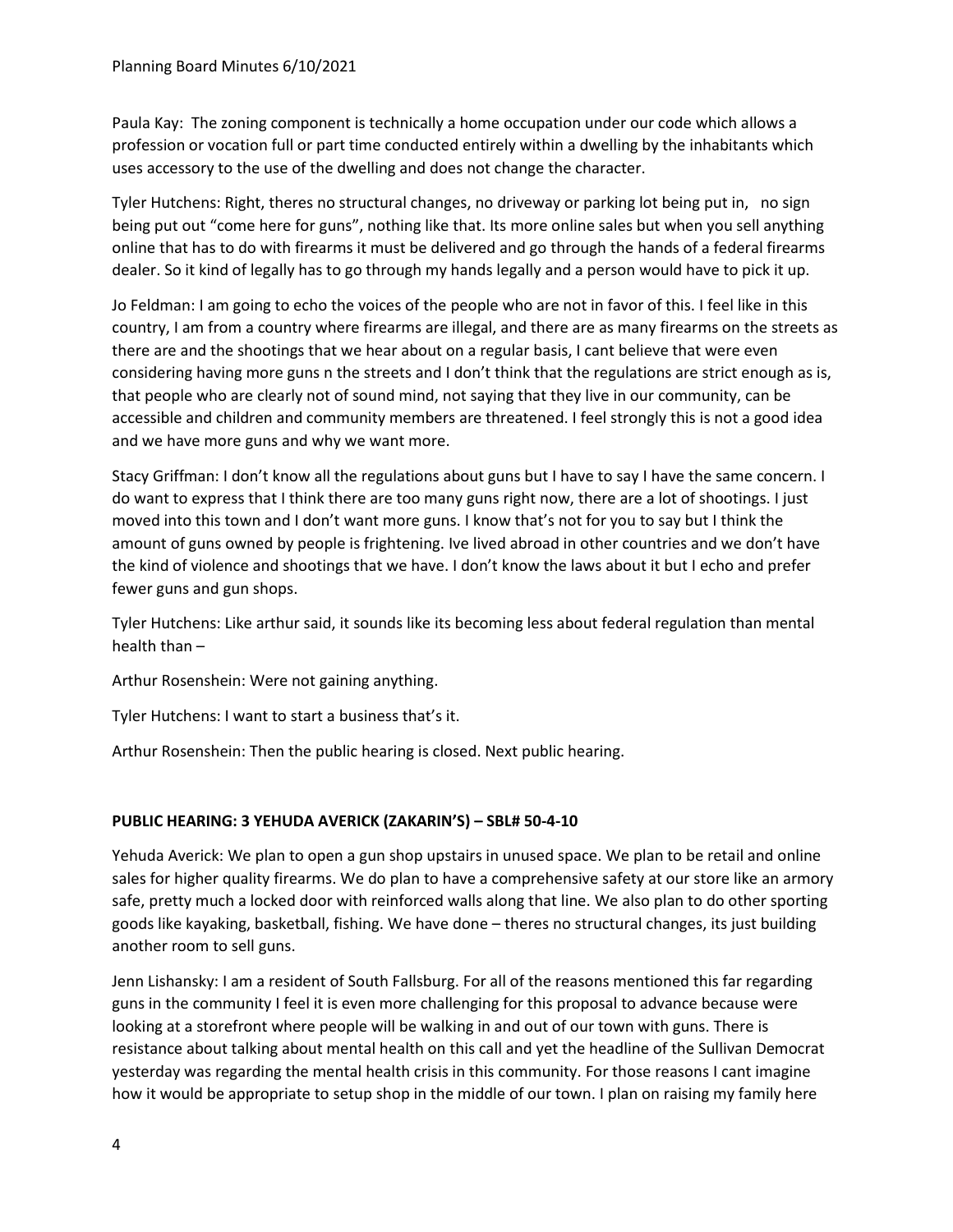and I really am frightened by the prospect of guns being proliferated and this being a place where people know they can get guns comes to engage in sales. I am deeply concerned by this proposal and I know I am not alone. The folks who have spoken previously and theres more on this call have come together because this is a challelnge for the future well being of our Town.

Alice Camara: We're using the word guns very loosely. I am wondering if the guys can explain what type of guns they are selling. I would be deeply concerned if they were selling AR15's because I think that's a ridiculous gun to have on the street. Are they talking blocks or handguns? I think were dismissing the thing of mental illness. Ive worked In mental health for a couple decades and I have seen how people have deteriorated with the pandemic.

Yehuda Averick: I will not be selling any guns that are illegal federally or to the general public. I will not be selling any assault rifles to any NYS resident. Of course I cant legally sell a fully AR15 to a NYS resident unless its featureless. I do not plan to get in trouble, Alice, I plan to be high end firearms, my inspiration is Uroptic. I'm talking like Tika Knights, Daniels, but I do plan to sell hand guns. If you didn't know the process of getting hand guns in New York is extremely difficult to most. Even if I wanted to sell an AR15 I could only sell to law enforcement or out of state residents. Theyd have to file the necessary laws of passing the instant FBI backup check, the 4473. I hope that answers your question.

Dominc Fontana: I am 5280, two blocks down from Zakarins. I think they are doing a good job improvising through the pandemic and recreating themselves to they could survive. I am in favor of them being able to pay their bills in any way, including selling guns.

Arthur Rosenshein: I would note we have three letters that I would like to enter into the record. One is from Chris Blass and he is showing opposition. I'll read parts of it :

There is no substanctial benefit to the town and approving this proposal. The town of Fallsburg does not need a local gun shop. Denying this proposal is not denying anyone of their second amendment rights. If anyone want or needs a gun can easily travel a short distance to get one. Then it talks about the problems you have from owning guns. Death, injury, suicide, etc.

The next letter is from Senci Gillette. It says:

Me and my husband, Dr. Richards, live in Woodbourne. We'd like to register our concern about Zakarins requesting a permit to sell firearms out of their gun shop. Theres a gun shop in Woodbourne on the same road in two miles. We don't believe we need another one. I'm paraphrasing in part.

Bob Belcher from South Fallsburg: received a registered letter meaning he lives close by. It's a special neighborhood, we have two churches. First Baptist and Saint Andrews Episcopalians. Baptist church has a large attendance every Sunday and Saint Andrews has served free groceries to grateful residents every Friday for many years. Theres many residential homes close to Zakarin and a large low income housing development, Main Street Houses. For many families with children here and school busses pick up and drop off students of all ages every day and often tie up traffic on Main Street. Fallsburg has a history of drug enforcement near the theatre as reported in our local papers. How would a firearms facility help out community or neighborhood improve? Has the police force been notified or express concern? Has the planning board considered the possible repercussions of welcoming firearm sales in our community. As gun related news in America I am giving concern regarding easy access. Firearms, he notes Walmart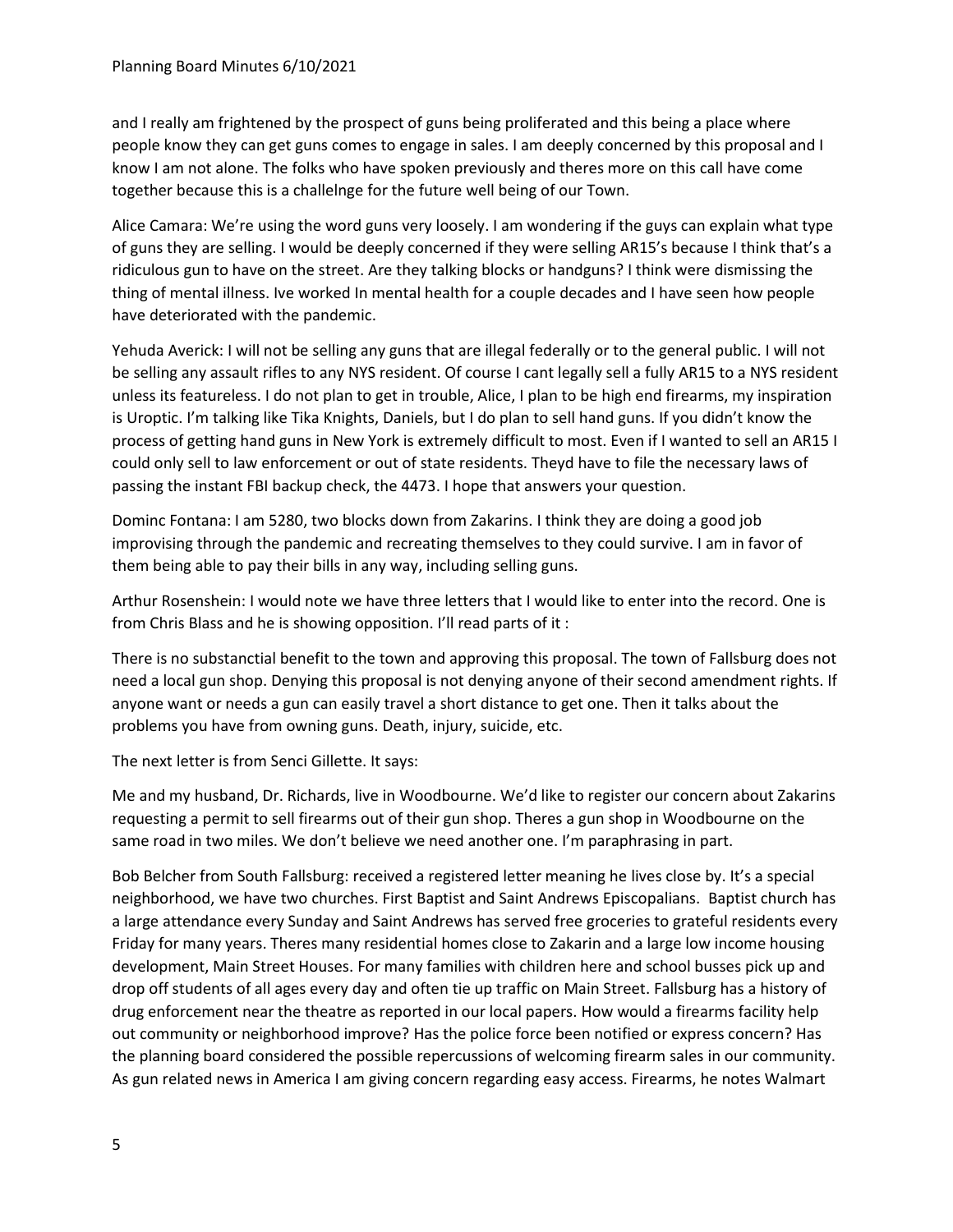stopped selling firearms (which is only partially true). I respect the second amendment however I do not support the request. Would any of you on the planning board open such facility in your neighborhood?

Tyler Hutchens: I fully support the gentlemans idea to open a gun shop. If anybody wants to open a business to feed their family I feel they should be able to. With everybody's concern about people obtaining firearms with mental health, if anybody wants to do it legitimately and through the way you are supposed to sell guns I feel that is one way to curve that worry. That me and the other gentleman are doing it a legitimate way, Federally regulated and do it all through the proper channels so we can avoid all of the problems mentioned.

Yehuda Averick: I do plan on working with the Fallsburg Police Department if there is concerns, in terms of persons of interest or what they would like. I take firearm safety very seriously. I take any crime very seriously. I believe a lot of people here have concerns and are uninformed concerns about gun shops. I don't plan to open a gun shop that – I plan to open I high end gun shop, not what the average consumer would go to.

Jenn Lishansky: I do want to thank the gentlemen for persuing this in responsible ways, I think that's the bare minimum we would request. When you say it is misguided, there are still laws on the books that allows people with domestic violence records to obtain firearms. Ive been following domestic violence issues in Sullivan County for sometime now. This is endemic within our town. The idea that when someone has a gun the likelihood that a female in a domestic violence case dies raises 500% so as a woman in this community, it is not misguided, it is simply looking out for other women and children in the community. When we use the word misguided or speak of guns in casual ways or say that they will only be for upscale clientele. Most times they are the people committing domestic violence. I do want to take a look at the correlations and I think its something I plan to ask the board to as well.

Gary Couchter: I went to another one of these board meetings of someone who wanted to open a gun shop in Loch Sheldrake. It was a place on the outskirts of Loch Sheldrake on Route 52 – it's amazing that in a short amount of time theres so many people interested in people opening gun related shops. It would be great if somebody should open an ice cream store, movie theater, anything. I cant see a gun show upscaling this town. I understand people need to work and make a living and the other things of the Federal Government, its just shocking to know three people are planning in the county to open gun shops.

Arthur Rosenshein: Anyone else? Public hearing is closed.

# **PUBLIC HEARING: 4 ALAN & ALICIA SCHWARTZ – SBL# 1-1-13.4**

Alan Schwartz: I currently have a horse farm, approximately 28 acres. 17 acres on one side Lincom Road, approximately 11 acres on the other side of the road. The house we live in is two stories. I am turning 76 in the next month and my wife is right behind me. Its getting harder to walk up stairs. What I would like to do is subdivide, sell off the 17 acres, keep the 11 acres with my barn, and build a one level residence on the other side of the road.

Paula Kay: Do we have a map we can share with the public?

Mollie Messenger: Yes.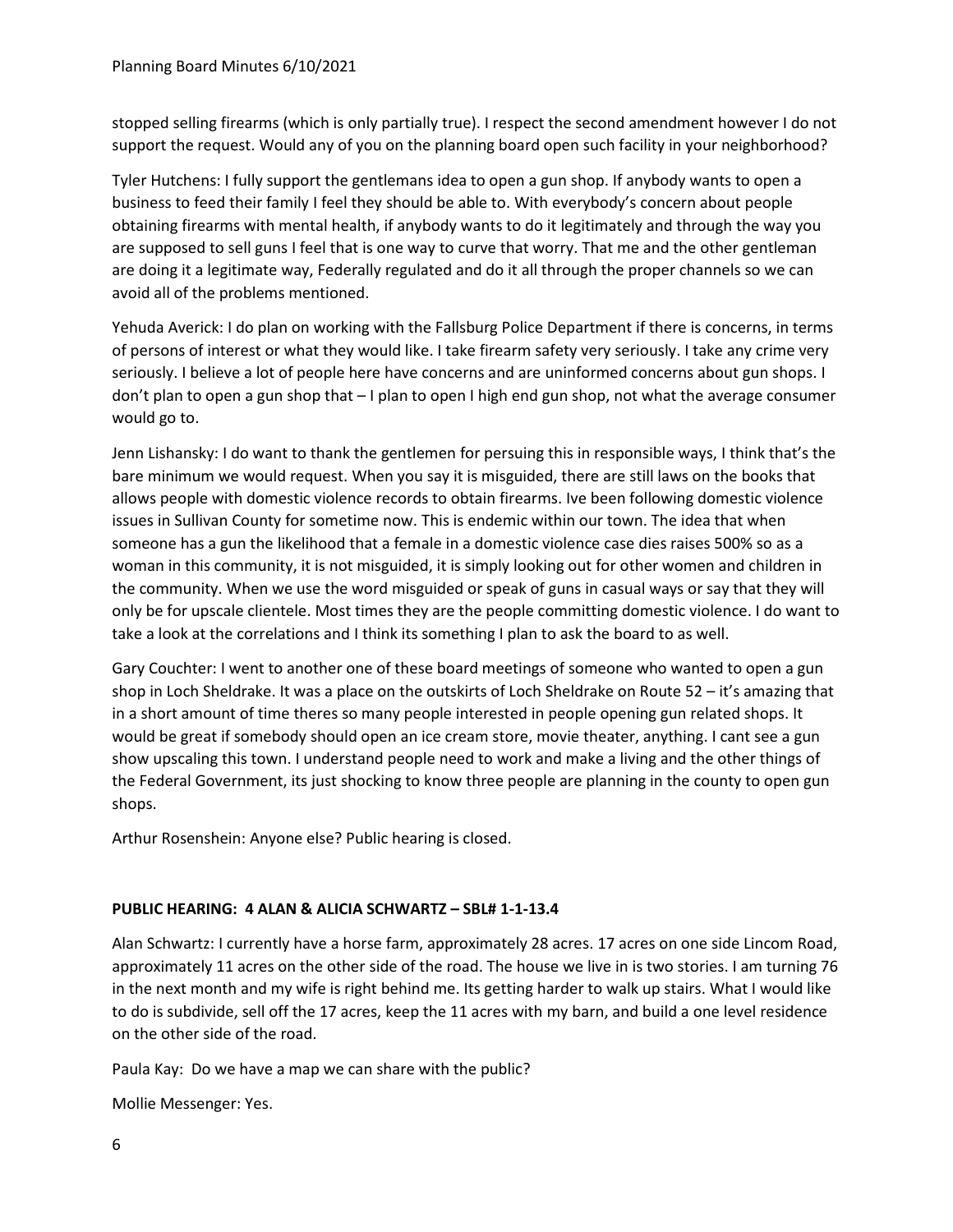Paula Kay: If you could again describe the project with the map.

Alan Schwartz: that's my home. I would like to sell that piece. Keep the other side, which is 11 acres and build a single level home. I don t want to move away, we love the area. This is something I think will be a necessity for us.

Arthur Rosenshein: What you have is a 27 acre lot which is split by a public highway. Youre dividing the property along the road.

Alan Schwartz: By the road, yes.

Arthur Rosenshein: Comments? Public hearing is closed.

# **PUBLIC HEARING: 5 CAMP SKWERE – SBL# 58-1-24**

Abraham Mizrah: Last month we came to take four dorm buildings and replace it with a bigger size building by not adding bedrooms, but taking off four and replacing with new buildings. Last month the board ased me to review with the fire company. They came back with making a wider entrance, which came from the meeting. Make a sign by the entrance for the firefighters so they can see the place and where the bungalows are located. A horn opener for the main entrance if anyrhing happens so the gate automatically opens. They asked us to make it wider and we came back with the letter with the requirements.

Arthur Rosenshein: Basically youre consolidating separate buildings to one building in the red rectangle?

Abraham Mizrah: Correct.

Arthur Rosenshein: Public hearing closed.

# **PUBLIC HEARING: 6 CENTER FOR DISCOVERY – SBL# 35-5-14.1 & 19**

Glenn Smith:we can share screen. On Main Street Hurleyville, its two parcels owned by the Center for Discovery. One parcel is where the makers lab is, that's about 1.2 acres, the second parcel is a small building which has Il Salmuna. The property line runs inches by the building, theres no room to expand the building and that is the intent. Wed like to move this lot line 40 feet down so were adding a tenth of an acre to this tiny parcel and taking a tenth of an acre away from the larger Center for Discovery parcel to give them the capability of adding to the building. It is in the MX zone so it doesn't require zoning variances.

Arthur Rosenshein: Thank you. Comments? Public hearing is closed.

### **PUBLIC HEARING: 7 AKERA – SBL# 6-1-4**

**Jacob Billig and Michael Rielly represented.**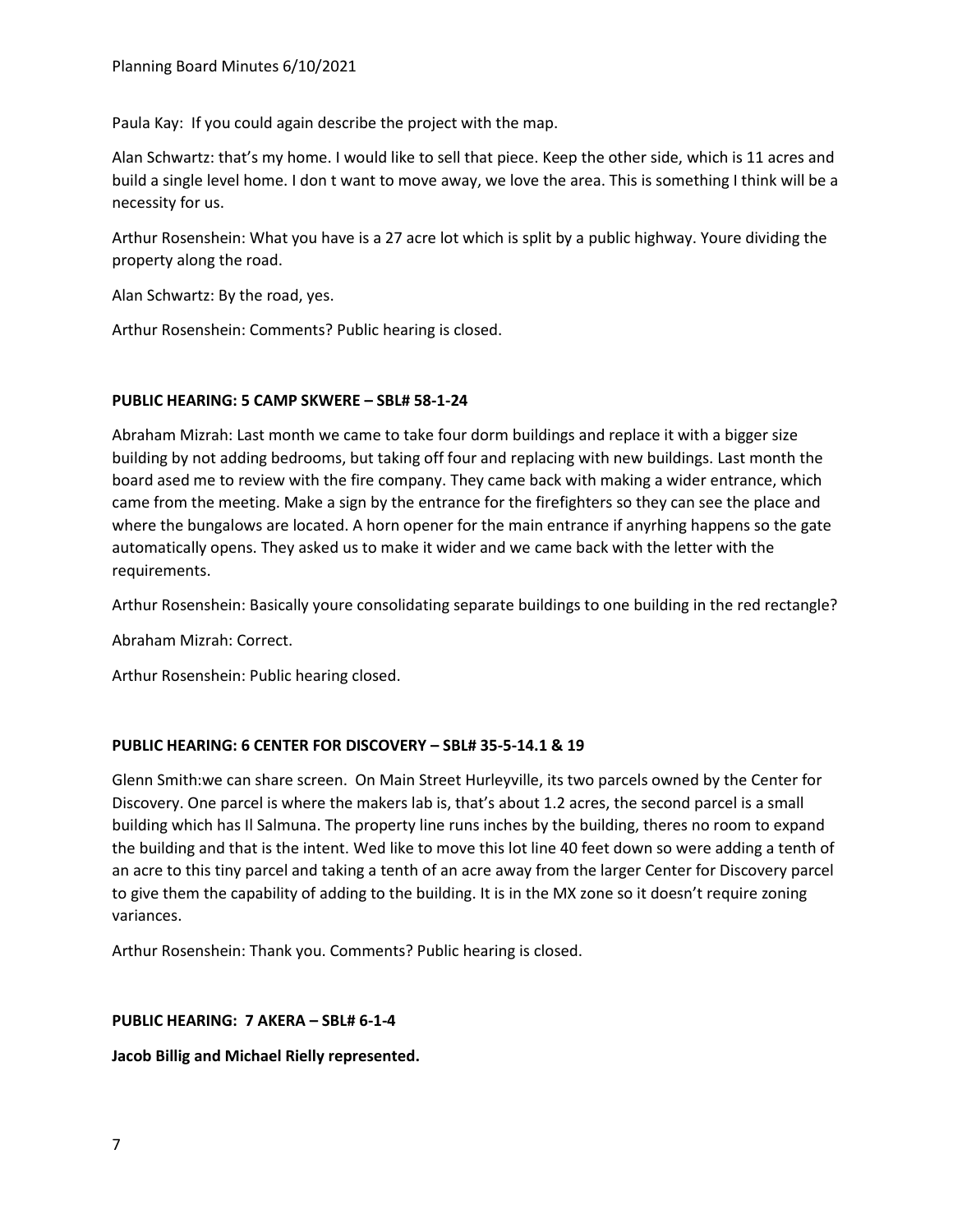Jacob Billig: We have Mike Reilly as the engineer. This was a property that was approved by this planning board back in 2007, Hearts of Home USA had a site plan and was approved for a retreat in 2007. My client is seeking to do the same exact use. He is proposing to use all the buildings basically for that retreat purpose and add some agricultural to it so theres nothing new other than a building.

Arthur Meyerovich: Its been a dream of our family to have this in our family for generations. Weve also had a parallel dream to have a smaller retreat for wellness. This property fits perfectly because of its existing use. Our plan is to continue using this property as a retreat and our theme and focus will be nature and wellness. We want to establish a wellness retreat with a small agricultural operate, wellness activities. Guests will be able to participate in farming operations, feeding goats, taking care of vegetables and harvesting. Yoga classes, visiting lectures, farm to table and farming lessons which will be proposed in our small geodesic dome which is approximately 2800 square feet and people can pick their own lunch and dinner and have it farm to table. I appreciate the opportunity to meet and contribute to the community.

Michael Rielly: The property is at 2299 Ulster Heights Road on the edge of the town and county. It is one of the prettiest spots ive been on, 124 acres, its been used as a retreat. Most part wooded, but theres a significant amount of hayfield and pasture. Theres a main house and accessory buildings that are more central to the site, its very private. Septic for sewer, theres two wells.

Jacob Billig: When this board approved the religious retreat, it was for 35-40 people, that's the amount were looking to have. No more people than back when it was approved in 2007. The owners have used it as Air BNB, we would like to continue that use and for purposes getting the guests up. As arthur said, a small agricultural vegetable garden, some livestock, noting too large for the property. Based on the 40 occupants in 2007 the board made a finding there wouldn't be a negative traffic impact because of the size and that the buildings were well screened from the neighbors. The only new structure that the client is proposing is the 2800 square foot geodesic dome. There is a library that doesn't have a co – they will fix it up. Basically its using whats there and not expanding. Lastly in preparation Mollie had pointed out because of the use we should be referred to ZBA.

Paula Kay: Right, a retreat is not allowed in the HA zone.

Jacob Billig: Right. I'm not sure the board knows the basis in 2007 when they approved the retreat. Were happy to go to the zba. Were hopeful they will give us use variance.

Paula Kay: That's the only use youre applying for?

Jacob Billig: That's correct.

Arthur Rosenshein: Comments?

Monica Kaminski: I was curious as to who the target is? Local residents or people out of the area?

Jacob Billig: Its really both. Again, a small operation, 30-40 guests most. They could be locals or from a metropolitan area. Its individuals that are interested in wellness and what is being offered at the retreat and conference center.

Monica Kaminski: It sounds lovely and I think its something we can use in the area. I tried to raise my hand before, I had no intentions of commenting but when the young man made the comment that I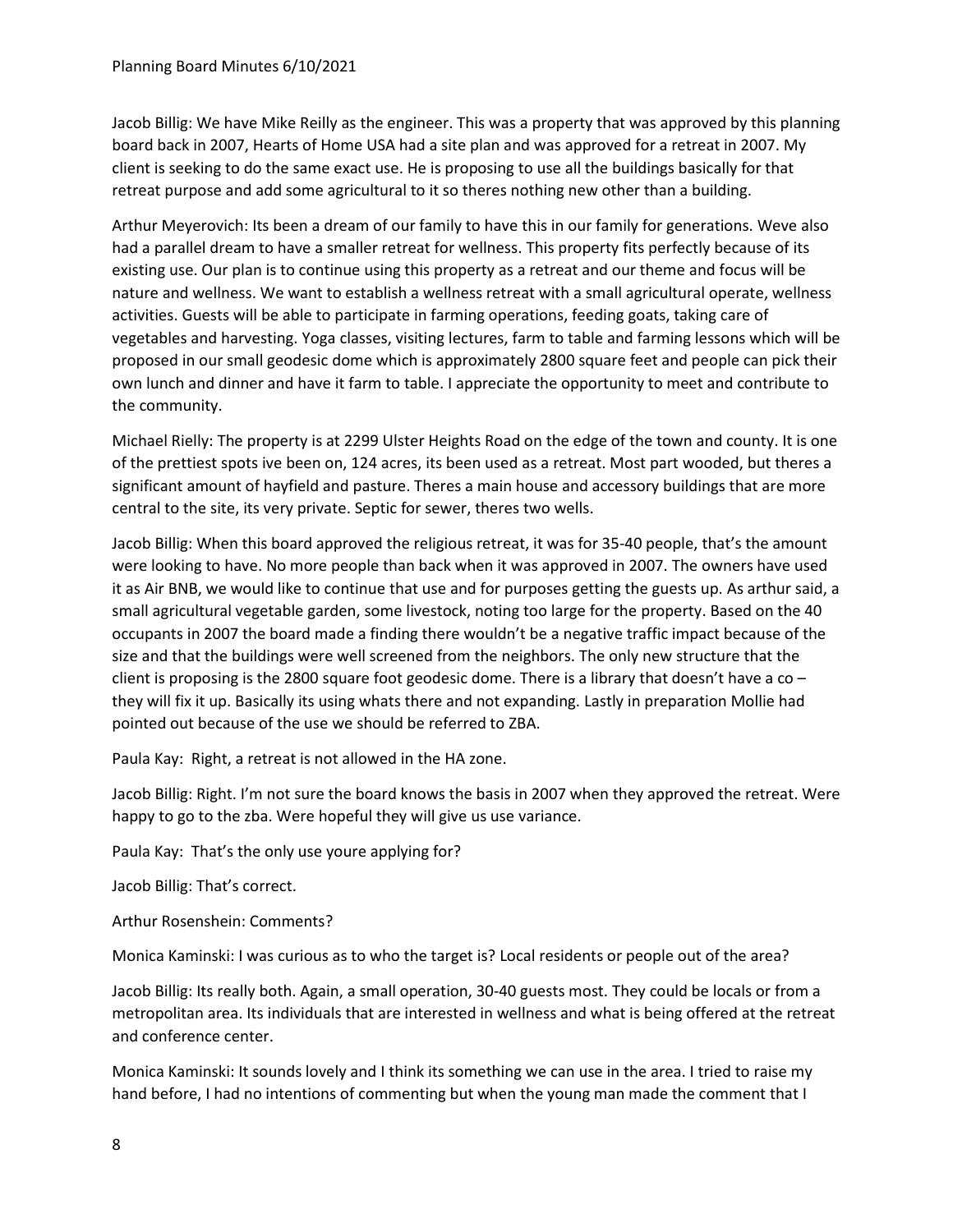truly take offence to, people that would most likely be harmed by having the guns are people that look like me –

Arthur Rosenshein: Lets not – can we stay on topic.

Yehuda Averick: I fully support everyones rights, you especially.

Monica Kaminski: I felt the comment was totally unnecessary. The other gentleman, I feel that's fine because he wants to do it online.

Arthur Rosenshein: Thank you for your comments. Anyone else, on this application only?

Tyler Hutchens: Is this retreat going to be different than the YO1 in Kiamesha? Is it a similar type?

Jacob Billig: I don't know what that retreat is about.

Arthur Rosenshein: Anyone else? Public hearing is closed.

# **NEW BUSINESS: 1 TYLER HUTCHENS (DANIEL GILBERT) – SBL# 65-1-11.1 – Requests site plan approval for firearm sales, storage and delivery. Zone: REC. Acres; 4.4. Location: 55 Renner Rd., Rock Hill. Cross Roads: Taylor Rd.**

### **Tyler Hutchins represented.**

Paula Kay: What you are looking at is whether or not what Mr. Hutchins fits into the home occupation definition within the zoning code. It has to be secondary to the use which is that of a single family home. He is limited in that he cant have employees, no signage, and this board has approved one other home occupation for a firearms dealer earlier this year or last year under the same home occupation section of the code.

Arthur Rosenshein: Its your interpretation it fits within zoning?

Paula Kay: That's correct. The other things we have to look at is the minimum lot area, frontage, setbacks, etc. which I don't think are an issue. The home occupation does not specify the type of business that is to be conducted. Its something the public is concerned about but in the code its not something that you as a board can regulate what type of business it is.

Arthur Rosenshein: We have no discretion, we have to go by the law.

Mollie Messenger: I can show the arial. This is Renner Road, it is in a rural area.

Gary Tavormina: We have three gun shops that I know of. I thiats sufficient for anyone who wants to purchase firearms. I believe in the second amendment. I am against.

Paula Kay: One other section of the code, there is an adverse impact section: Home occupation shall not be permitted to produce any offensive noise, lighting, vibration, smoke, electrical interference, dust, odors, heat. Home occupations which will constitute a fire hazard or will adversely affect neighboring property values or constitute a nuisance.

Arthur Rosenshein: A motion to pass?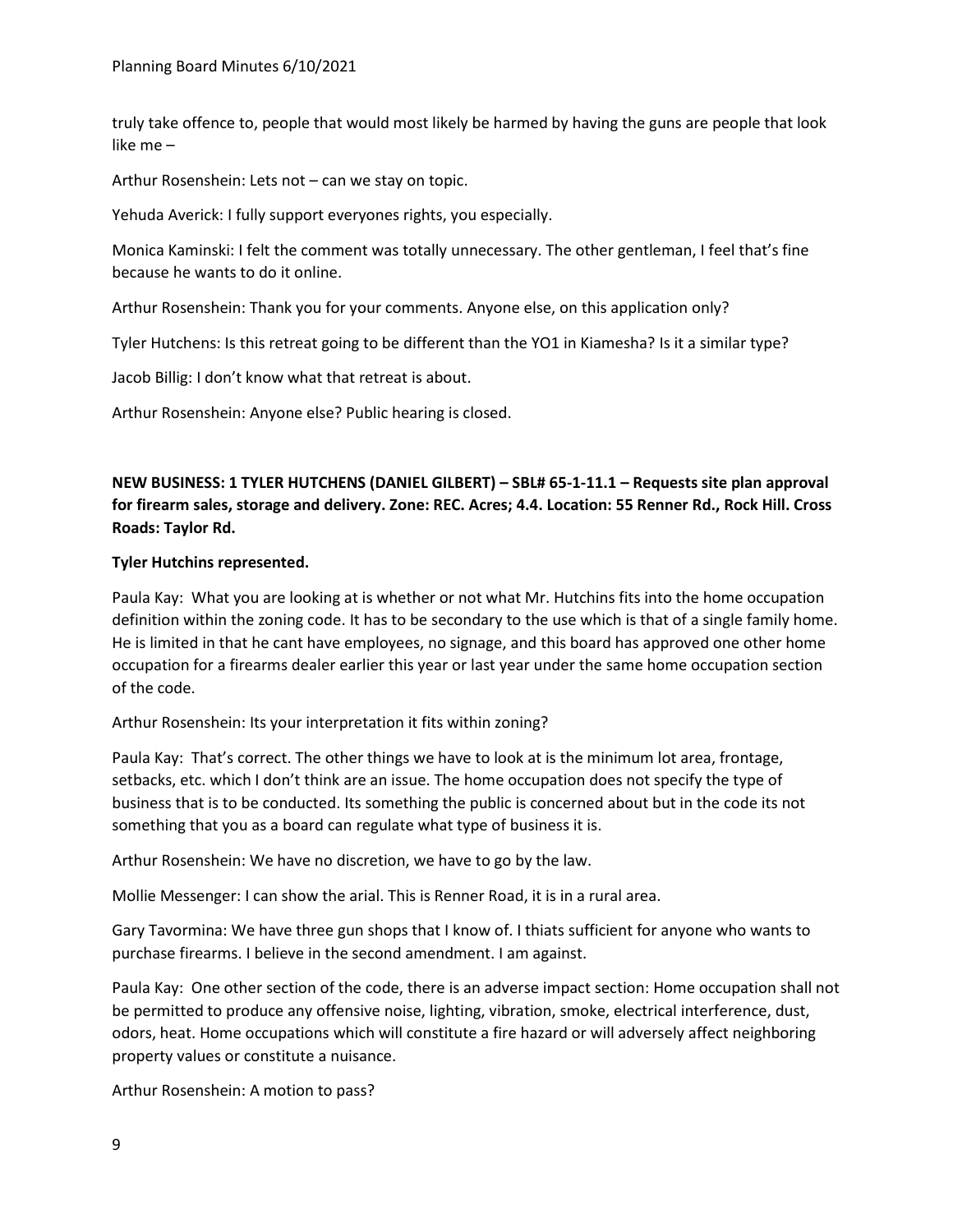Bucky Loucks: Motion. Lets do it for a year if we could.

Arthur Rosenshein: If theres no issues, we make it permanent.

Irv Newmark: Second.

Arthur Rosenshein: all in favor raise your hand. 5 – Gary you don't have a vote. Motion is passed. Youll come back in a year to see how things are going.

Tyler Hutchens: Thank you, enjoy the rest of your night.

# **NEW BUSINESS: 2 YEHUDA AVERICK (ZAKARIN'S) - SBL# 50-4-10 – Requests site plan approval to open a gunshop in an existing warehouse. Zone: B. Location: 5296 SR 42, South Fallsburg. Cross Roads: Highland Dr**

**Yehuda Averick represented.** 

Arthur Rosenshein: This is a long time business. Theres no issues with parking or entrance?

Mollie Messenger: No, theres a big parking lot there. This is a store so they have the right to use it as a mercantile business so its different than the last one. This one more so they need it for the FFL license so they can get the approval that the town is allowing it.

Gary Tavormina: I have the same comment. We have three gun stores, we don't need anymore.

Arthur Rosenshein: Its an established retail business in the B zone. We don't have discretion as far as use is concerned. Wed have to see if it gave any problem in the neighborhood.

Irv Newmark: Motion.

Arthur Rosenshein: Motion is to permit this use.

Paul Lucyk: Second.

Arthur Rosenshein: All in favor. Unanimous decision. It fits the law and we don't have discretion.

Yehuda Averick: Thank you.

# **NEW BUSINESS: 3 ALAN & ALICIA SCHWARTZ – SBL# 1-1-13.4 – Requests a two lot sub-division. Zone: AG. Acres: 27.86. Location: 354 Lindholm Rd., Hurleyville. Cross Roads: Muthig Rd.**

#### **Alan Schwartz represented.**

Arthur Rosenshein: This is the simplest subdivision you could have. The land is divided by the road. Is there an issue from the board? Motion to accept sub division.

Bucky Loucks: Motion.

Cody Vegliante: Second.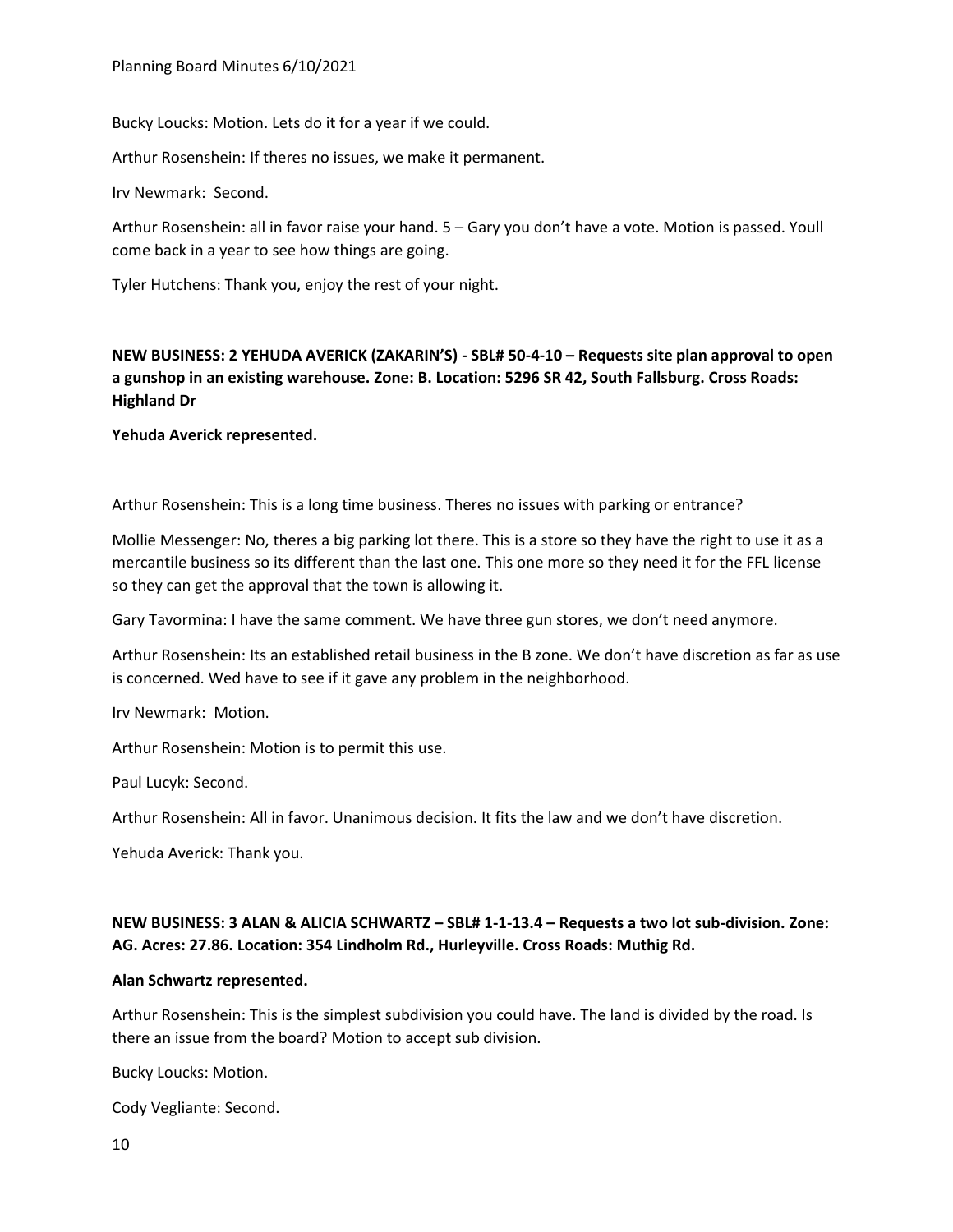### Arthur Rosenshein: That's it.

Mollie Messenger: You'll have Bob Lounsbury prepare five copies of a paper and a mylar now that its approved.

Alan Schwartz: would you email that? Were breaking up on the sound.

# **NEW BUSINESS: 4 SUNNY ICEBERG LLC – SBL# 17-1-39.1/39.3/51.3 – Requests a lot line adjustment to create one lot for a townhouse development and one lot for a commercial office space. Zone: R & B. Acres: 17.80. Location: SR 52, Loch Sheldrake. Cross Roads; Karmel Jacobs Rd.**

# **Marty Miller and Ralph Peragine represented.**

Marty Miller: we have a number of tax map parcels and it was originally an assemblage of parcels. Since last at the board weve done substantial work on the the project, Ralph and Company did the omens job. We have the topographical and we laid out the housing and the office area. In order to accommodate the design were requesting a lot line change as shown on the schematic plan that was submitted.

Mollie Messenger: Arthur, can we talk about all three of the projects at the same time and not bring them back? its going to be three different applications so I would rather hear it at the same time.

# Arthur Rosenshein: Yes.

Ralph Peragine: That was a question. We have to file three different applications. We have three tax parcels. This one, 39.3, the main 51.3 and 39.1, on the corner within the B zone. Cross hatch is in the R zone. We need to create a subdivision line that will separate the two zones and create two separate parcels and eliminate the third tax parcel so it becomes one. We would subdivide it along the line which is coincident with the tax line.

### Arthur Rosenshein: What is the white lot?

Ralph Peragine: This parcel is not within our clients control. I don't know what business is there.

Marty Miller: I don't know what is in the structure. Its not really relevant to our project.

Ralph Peragine: the back end of the property is AG zone. The second part is to take the subdivided parcel and as mentioned in the prior presentation the topo was taken from a lydor in the states GIS. We found it was significantly different once we got the field topo and we had to re-layout the entire parcel to better fit the topography and the small area, 35% which we wanted to avoid. There would be a recreational area, indoor and outdoor pool. Parking. Then we would have the townhouse development. We didn't anticipate putting in service drives but we are trying to as best we can now. The concept will be further refined but we wanted to let you know about the topography because it is so different from the original. The number of units is 48 and I believe the calculation allows 47 point something. Based on the buildable lot area, which total lot area reduced by 20%, we made that reduction and applied the number of one-dwelling units and we wound up with 47.5 units and were proposing 48.

The third part of this, it would be one subdivision for the master parcel and second for this. Should be subdivision/site plan. This is the business parcel. We originally, the grade was much higher. We mentioned parking under the building but we no longer need to do that. The grade is now, based on the final topo survey, is more conducive to a standard office building. From Route 52 you will see 2.5 or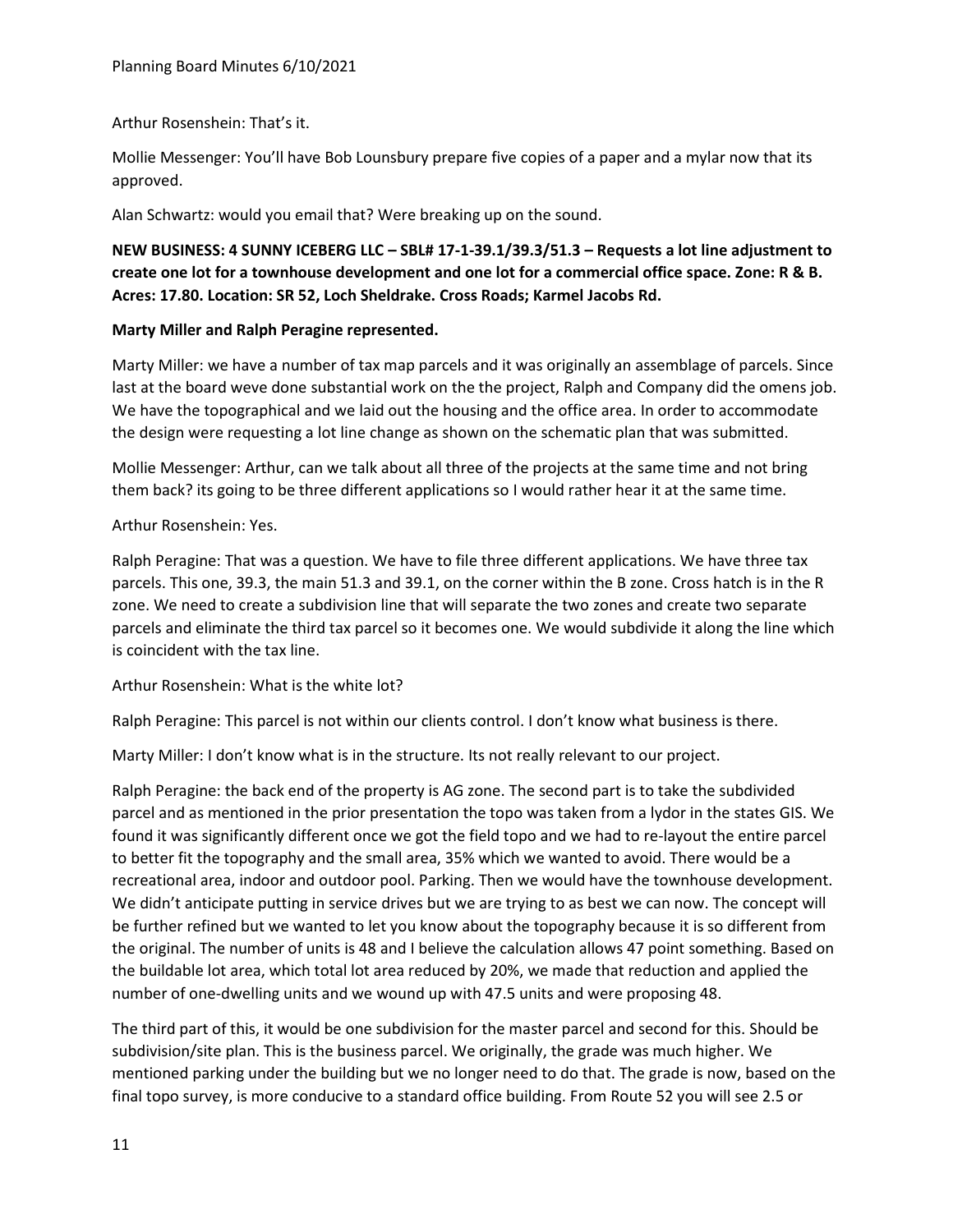three stories. Bottom will be office/storage. Upper two floors, you would enter on the first floor and there would be a floor above. Theres a higher elevation in back so the driveway would be at 8-10% and the parking lot in here would be fitted to landscape that's existing back there. The plan shows just under maximum for development. Number of parking spaces is 55, which is the minimum for the 16,500 square feet of building. We have landscape in the parking. What we mentioned previously was providing a bike or walking path. It encroaches on buffer area for residential. We have a waiver or is that a variance?

Mollie Messenger: Variance.

Ralph Peragine: The only place were encroaching on the buffer is in the storm water management in the front lawn which I believe is permitted under the code. No other buffer. We have retained a new surveyor, provided topo. When comfortable with the layout they will stake the center line of road so you can go out and walk it. weve retained a geotechnical engineer. We wanted to get information about depth of bedrock and soil profile in stormwater ponds. When comfortable we can release. Mollie, do they need a permit?

Mollie Messenger: When we get there we will figure out the permitting. Where is the water/sewer expansion? Do you know where the line is?

Ralph Peragine: Yes. The entire parcel is within. I believe we had a note with the number of units. 15.

Mollie Messenger: Now that you have the layout you can talk to the town board.

Ralph Peragine: Exactly but we wanted to speak with you first. Part of that is a recreation area which is a camp building, small usage but still within the water district in addition to the 15 units.

Arthur Rosenshein: Concept is some of the people using the units will use office space?

Marty Miller: Its an attraction of the development that theres immediately available office space within walking and biking distance so theres no traffic.

Ralph Peragine: The only way to make that work is the inter connection that goes through the buffer. It would not be dangerous by traffic, if we need to add a sidewalk or path along frontage it makes it more challenging, and longer distance.

Paula Kay: The camp building. What is the proposed use?

Ralph Peragine: Open field next to the stormwater pond, we were having some recreational area, it will be an activities building for children. Maybe a daycare, we haven't figured it out. it's a camp building so an open area and bathrooms.

Paula Kay: As you flesh it out let us know.

Ralph Peragine: Right, we have an architect on board now. As shown, the buildings are the engineers interpretation of the buildings but the architect is going to put their perspective to it and let us know if the buildings need to be different. Maybe rotated, maybe stepped. Same architect is on for the office building. Hopefully we can come back with approval for that. They will have elevation and floor plans to look at. Same with residential units. We'll have several variations of the elevations and 3 or 4 floor plans.

Mollie Messenger: Is the townhouse a building or is a porch on it?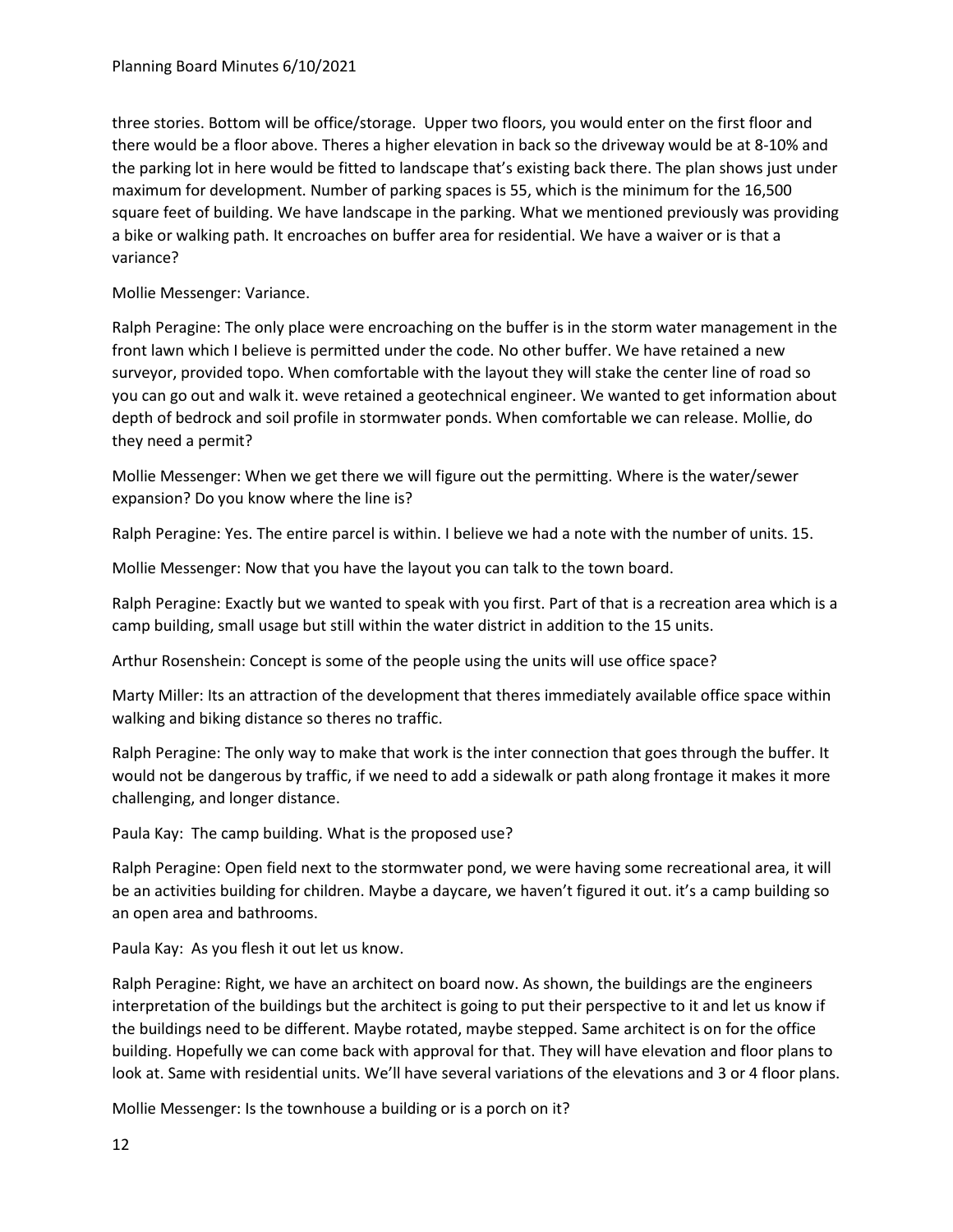Ralph Peragine: Mentioned previously was we should lay out the parcel lines. The regular line is building line, the rectangle is the simple lot with frontage and rear yard required. Typical on all of them but when you see the line in the back they may have a patio or deck. We had a few locations like this for trash collection. The roads have sidewalks on one side, not necessarily both but not on the interior loop. The private road width will be 26 foot paved surface with a 50 foot access and utility/right of way easement. I don't believe the code stops a two way on a service drive.

Helen Budrock: As you flush out the use for the camp building you might want to think of a different descriptor like recreation building or community center because it creates confusion. Arthur, it looks like college hill apartments is inbetween so it's a multifamily apartment building that is not under applicant control.

Ralph Peragine: Its agricultural with nothing on it.

Helen Budrock: Conceptually its heading in the right direction. Maybe schedule a work session but if you feel youre ready to go to the town board to discuss extensions that's a good next step.

Bucky Loucks: We should make sure were getting sidewalks on the road.

Ralph Peragine: We don't have control of the intermediate parcel. Putting sidewalk may be possible but connecting them wont be.

Mollie Messenger: That might come out in the 239 because DOT has been making people get sidewalks.

Ralph Peragine: When we do the formal application we'll have to file a perm 33 with the state part 1 which puts them in the loop.

Paul Lucyk: Is this more or less open so anyone can go in and buy a townhouse? Or a closed community?

Marty Miller: No focused sale. Not a targeted market. The only target is the advertising that would like to make this year round housing and if they want an office. Its attractive for metro people.

Arthur Rosenshein: I bid you good evening.

# **NEW BUSINESS: 5 CENTER FOR DISCOVERY – SBL# 35-5-14.1/ & 19 – Requests a lot line change. Zone: MX. Location: CR 104, Hurleyville.**

### **Glenn Smith represented.**

Mollie Messenger: The one thing I noticed in the lot is theres a curb box right in the middle of that but not a water line. I;m not sure why its coming up on my mapping but I didn't talk to bobby and the mapping might be wrong. We'll have to look at it when you figure out the building.

Glenn Smith:Is it adjacent to the existing building, La Salumina?

Mollie Messenger: Its in the middle of the new piece they are trying to add to that one. It might be wrong on the mapping. Theres no specific dimensions in the MX for what glen would need to meet the subdivision. Lot density we will have to go over when he proposes the building.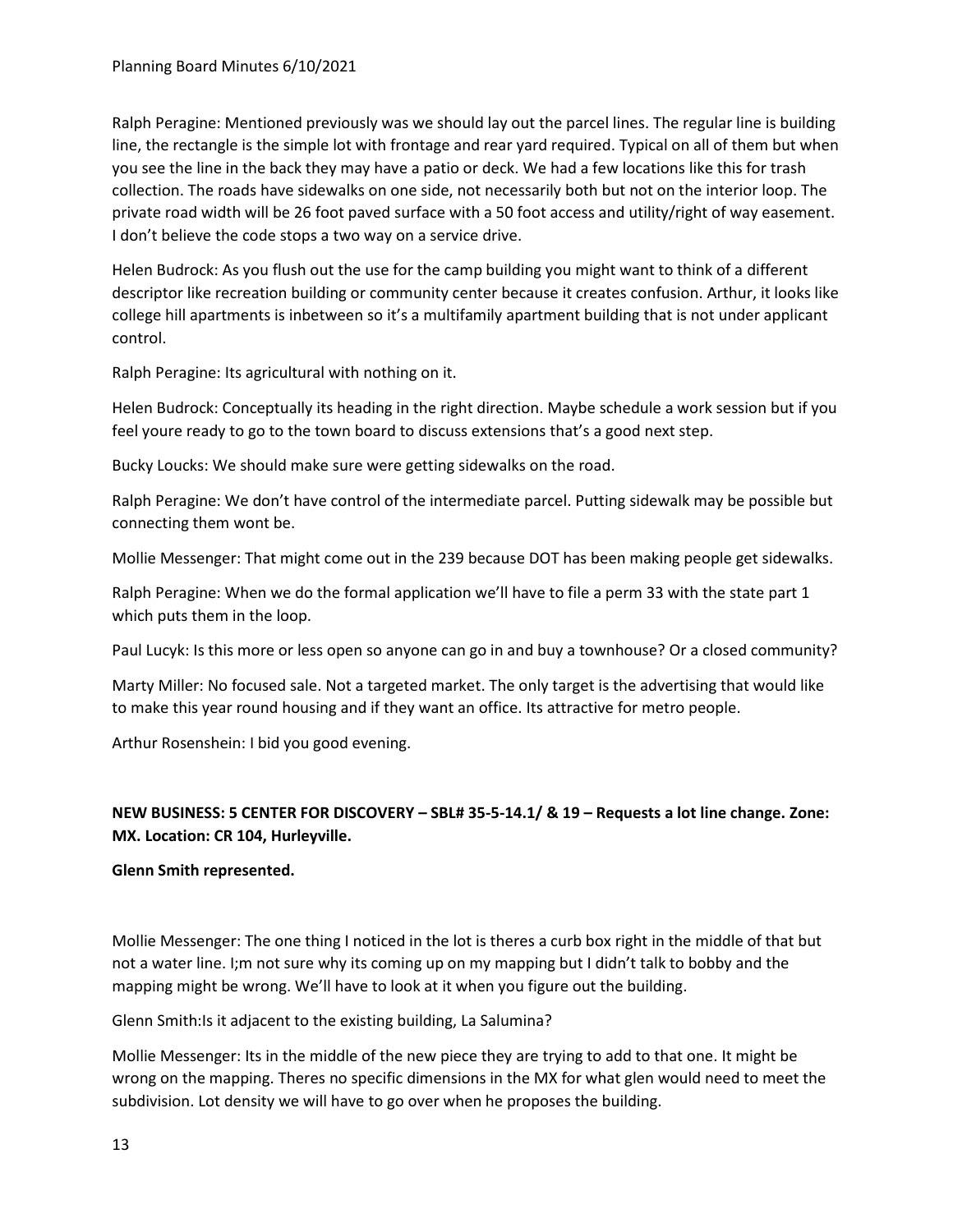Arthur Rosenshein: Wont it interfere with the lots themselves?

Paula Kay: No. Arthur Rosenshein: Does it need a 239 review?

Glenn Smith:I submitted it earlier this week.

Arthur Rosenshein: So we wait for it, which is probably a better procedure.

Paula Kay: Yes if possible.

Glenn Smith:I requested it back before the next meeting.

Arthur Rosenshein: Questions? Glenn youre done.

**NEW BUSINESS: 6 AKERA – SBL# 6-1-4 – Requests site plan approval for a change of use from religious to AirBNB with agricultural components such as chickens, goats, alpacas, fruit orchards, flower and vegetable gardens. Zone: AG. Acres: 123.5. Location: 2299 Ulster Heights Rd., Woodbourne. Cross Roads: SR 42.**

#### **Jacob Billig and Michael Rielly represented.**

Helen Budrock: Paula, during the public hearing you talked about the next step being ZBA for a use variance. I'm not sure that this would fit the legal definition of a hardship. I am wondering if interpreting this as an agro-business might be something to look into because it is permitted use in the ag zone. The definition is somewhat general and I wanted to get Paula's opinion.

Mollie Messenger: They cant do the agro-business because they are trying to do rentals and AIR BNB use, so they had to do the retreat. Would've been nice.

Jacob Billig: We thought that too, the air BNB was the stumbling component. We could ask for an interpretation but I think Mollie pointed out and the approved use was a retreat of the same size. They don't want to add anything but the dome for yoga or lectures.

Helen Budrock: Was the zoning different then?

Mollie Messenger: Yes, we cant find why it was approved in 2007. At this point were trying to kosher the use.

Arthur Rosenshein: Was there another permitted use at that point?

Paula Kay: We think so. Up to the zoning board but the fact that it was approved for a retreat will help Jacob and the client.

Arthur Rosenshein: and it has been continuous use since that time?

Mollie Messenger: They didn't do last year but they did the year before. You should make sure it is the owner that applying for the use variance.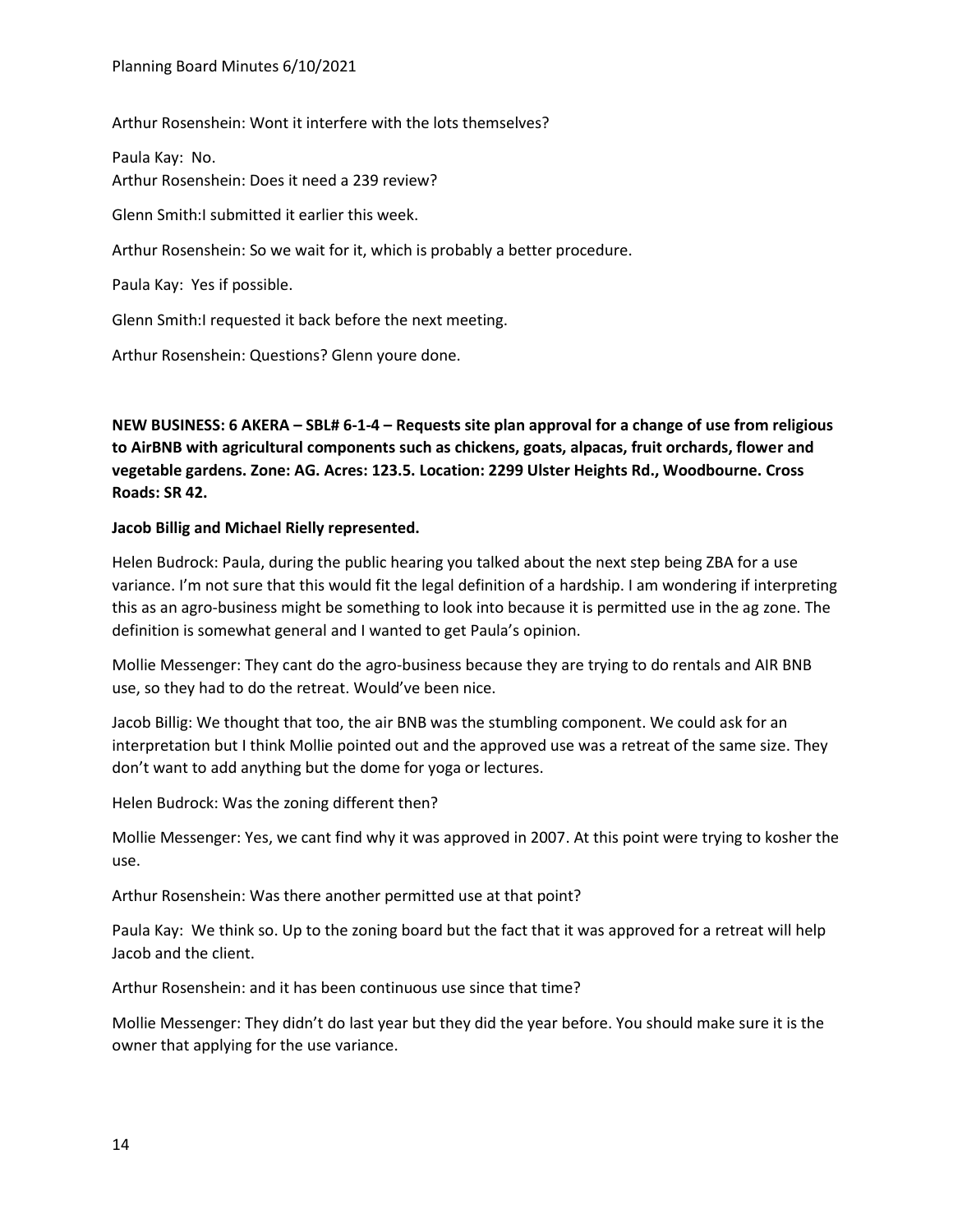Jacob Billig: We did fill that out. we have the proxy. I said the applicant because were paying for it, but I did say the current owner. As a contract that's how normally I phrase it. we have the proxy because were the the contract ven d.

Mollie Messenger: If youre applying for that it has to be in the current owners name.

Jacob Billig: I'll look and to whatever extent, we'll make a clear record because we have their proxy. I will clarify.

Jacob Billig: I appreciate that. Thank you.

Helen Budrock: We have to reject Jacob?

Arthur Rosenshein: Jacob, you are rejected. You need to go to the ZBA.

Jacob Billig: All the infrastructure is there and were not changing anything. Are there other comments we should be aware of? Hopefully we get the variance then get site plan approval.

Helen Budrock: Its pretty straight forward in terms of the scope.

Paula Kay: Timing wise, are you on ZBA for next week?

Jacob Billig: Yes, mollie, thank you for putting us on. Denise submitted the 239 so hoping to have that back.

**NEW BUSINESS: 7 371 Inc. – SBL# 14-1-33.5 – Requests an amendment from the previously approved site plan to slightly move the two duplexes that were approved. Zone: AG overlay. Acres: 36.21. Location: Hasbrouck Dr., Woodbourne. Cross Roads: SR 42.**

**Application removed from agenda.** 

**NEW BUSINESS:8 EVERGREEN INNER CIRCLE – SBL# 11-1-11.2 – Requests site plan review to construct a caretaker unit and mikvah. Zone: R. Acres: 37. Location: Olympic Trail, Loch Sheldrake. Cross Roads: SR 52.**

#### **Jay Zieger represented.**

Jay Zieger: This project was approved by your board between 5 and 10 years ago for 114 houses and from what I understand they have all been built and sold and occupied and all of the site plan requirements that the developer needed to do are done or almost done or in progress and hopefully its considered an successful project. The developer is currently out of the picrure other than finishing the obligations to the town for his site plan. The homeowners are now looking for two things and we've been talking to them for a while, a caretaker unit and Mikva. We thought the best approach was to do it in one building. That's the proposal, to construct one new building to be used on one side for a caretaker and another side for a mens and womens mikva. It's the overview. If you look at the map, in the circle 19 and 20, those are the buildings that are closer to this but on the other side of the road all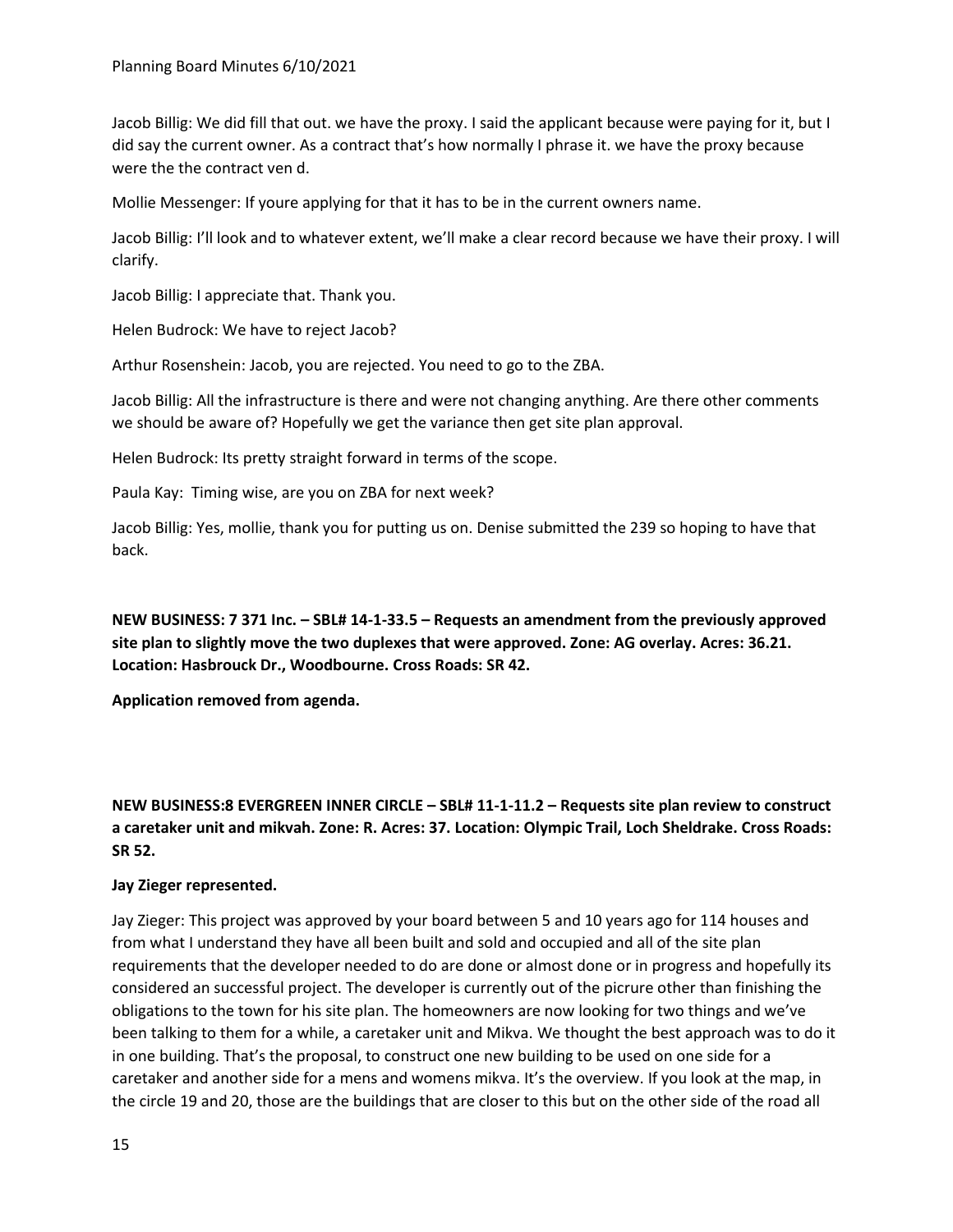houses are on one side of the road so we want to put the building on the other side. Were probably going to need a couple variances but I am not clear whether we do or don't, if we do what we would need. Tonight is to introduce the project and see what we need to do in terms of ZBA.

Arthur Rosenshein: Are you in the buffer?

Jay Zieger: We would be.

Arthur Rosenshein: THts one strike for ZBA. How about density lot coverage?

Jay Zieger: I think we would be okay on that.

Mollie Messenger: you'll want to engage Ken. There will be utilities so youll need to engage Ken or Helen or both of them.

Arthur Rosenshein: Ken I'm not sure, its straight forward so it fits or it doesn't. I don't think Helen needs more projects.

Mollie Messenger: Wheres the maintenance shed, where are tools going to be supplied? How will the building work?

Jay Zieger: The first floor is the mikva. The second floor is the care taker residence.

Mollie Messenger: Where are his tools and lawn mowers and all of that?

Jay Zieger: I will get you an answer.

Mollie Messenger: Usually they store in the basement but you have a mikfa there.

Paul Lucyk: Do you have a rendering?

Jay Zieger: Not currently but we understand we need to do that.

Mollie Messenger: There is a water pressure issue, or the group has complained, so I'm not sure how that relates to the mikva with the water issue.

Kenneth Ellsworth: I'm not sure how it was installed, I think it was a construction issue that the contractor had to work out. the upper pressure system was okay for domestic but not fire smoke. It was down at the bottom of the hill. We haven't heard anything.

Jay Zieger: I'll see if I can get something from the management company.

Arthur Rosenshein: Is parking necessary for this?

Jay Zieger: We don't think so. Its not serving the public, only the community.

Arthur Rosenshein: What about for the caretaker?

Jay Zieger: That's a good question.

Gary Tavormina: because of the Mountain Dale deboggle we should see renderings before we make any decisions.

Arthur Rosenshein: We would want to see it anyway because of the nature of the building.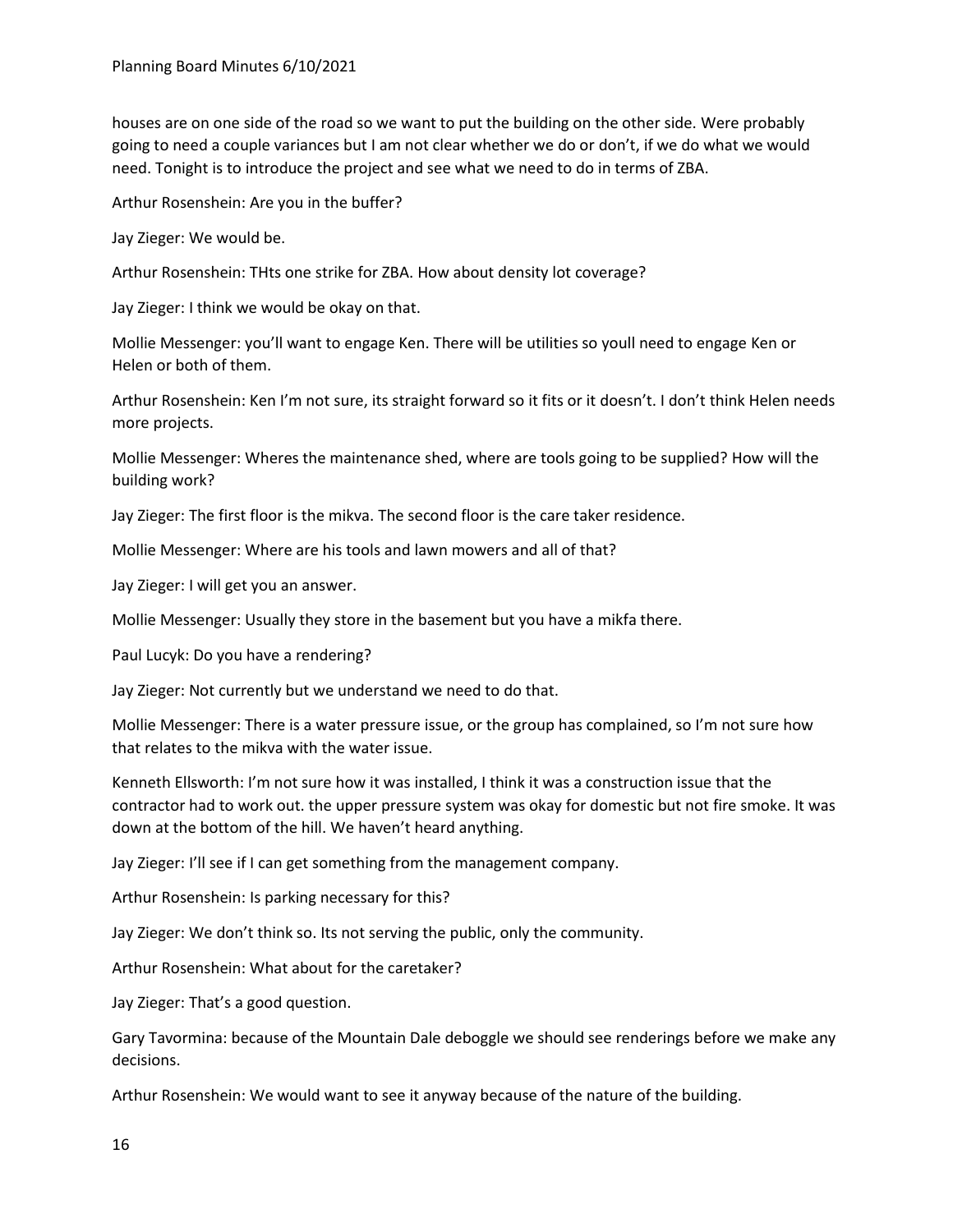Gary Tavormina: We went from a one story to a three story in Muntain Dale because there was no renderings.

Arthur Rosenshein: The renderings have been requested.

Jay Zieger: Do we need to discuss variances? The only one I'm hearing is in the buffer.

Mollie Messenger: I prefer to call it a setback. I don't know. I wanted Ken to check the density because the numbers were really close. I felt that project was expanded more than it should be.

Jay Zieger: I'll have Tom do the calculation and send it to you.

Helen Budrock: So next is ZBA?

Arthur Rosenshein: We don't know what the violations are yet until he calculates the density. Unless you want to make that automatic, if density is over ZBA before it goes.

Jay Zieger: I would think that.

Arthur Rosenshein: Then theres no reason to come back to be rejected again.

Jay Zieger: Thank you.

**OLD BUSINESS: 1. SOO SEON JAE INC – SBL# 7-1-35.13 – Requests site plan approval for ten 96 x 26 greenhouses to grow vegetables for sale. Zone: REC/AG overlay. Acres: 36.6. Location: 224 Reynolds Rd., Loch Sheldrake. Cross Roads: Divine Corners Rd.**

**Charlie Cough Represented.** 

Arthur Rosenshein: The big question I recall was the right of way. What was the outcome?

Paula Kay: I have copies of the deeds. The applicants deed and the deeds for the neighboring parcels. We cant make this easy. Theres no language in the deed about maintenance of the right of way. The right of way does go across 4 owners. Usually theres specific language that says the right of way is being maintained by which specific property but it is not listed here. The person using the right of way is the applicant, it seems to me the burden would be on the applicant. Hes going to have to clean it up with the neighbors and enter into some agreement to maintain it. Otherwise there will be continuing problems.

Arthur Rosenshein: So make it a condition of approval. What if a neighbor refuses?

Paula Kay: Yes. The issue is they all have the right over to cross it. theres no right for anybody to maintain it. theres no right to keep it in any sort of repair and the person using it is the applicant and the burden is on especially Mr. Brocks property. I would think the best way to handle it is directly or with somebody engaged to clean up the language so it is clear. We know theres problems crossing the property. We know the burden is on the Brock property. Mr. Brock doesn't have to maintain it and right now neither does the applicant. Right now the applicant is asking the board for approval on a plan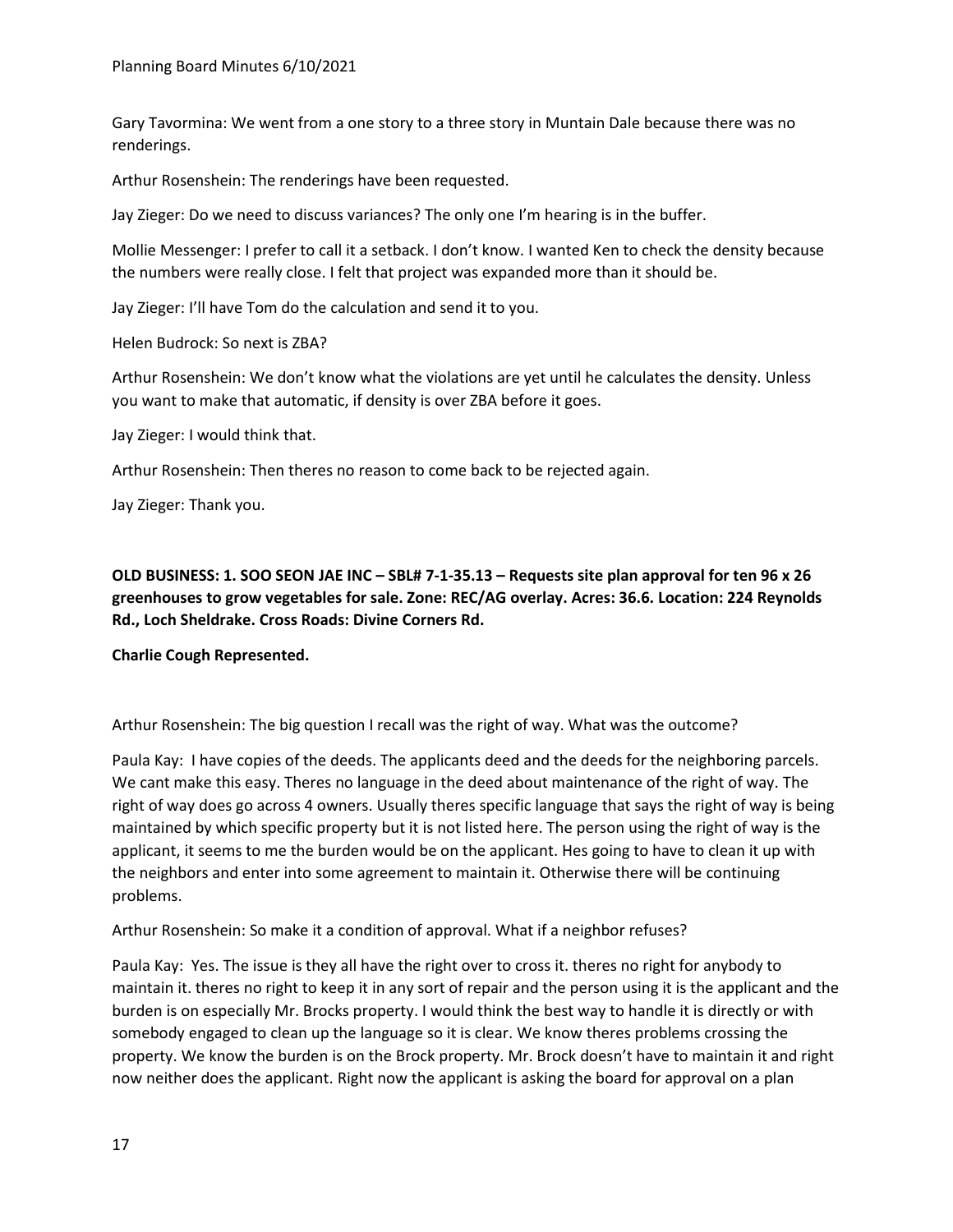where we don't have good access. We cant guarantee that in two years there will be any way to cross over to obtain access because nobody has to do anything.

Arthur Rosenshein: Lets assume we require the applicant to maintain the access because he uses it. suppose the owner of the property rejects to his repairing of the right of way.

Paula Kay: We cant force that to happen, it has to be something the applicant works on. We can ask that the applicant go back and change the deed and adjoining deeds to allow for one or more of the property owners to have the right to maintain. What often happens is a road maintenance agreement where they all share the cost of maintaining. When theres a right of way situation its hard to get financing without a filed road maintenance document. Banks are loath to see the access to the property they are financing may not be possible.

Mollie Messenger: I asked the applicant to talk to his lawyer about the right of way. When they abandoned the lots they made it one lot but never adjusted the right of way, so technically these people have a right of way up and through the property. Did you get in touch with your attorney sir?

LAWYER: I was the attorney that did the closing for the transfer of the property. I discussed with my client to amend the deed would be the easiest way but the actual use. I have been to the property. I cant say for a fact but when I was there it looked like not much traffic. The maintenance, I believe my client was handling that. He was building greenhouses there and nobody was using that part of the land and nobody was using it. I'm not sure which is most efficient and if theres a way my client can make changes to the deed I will discuss that. I will talk to whoever is incharge. I don't have much information. I learned a lot now. If theres something we should consider we can work on it now.

Paula Kay: I think what you need to do is have a look at the deeds. Your client, who is using the right of way, will need to talk to all of the ad joiners who have the language in the deed and maybe your client is the one that will be responsible for maintaining the right of way. Everybodys deed would need to be updated to show who is in charge of maintenance, otherwise theres a problem down the line.

Charlie Cough: I am the one that uses the driveway because I live there I have to maintain it. last winter there was damaged and I fixed it. it would be the same situation if the driveway is not passable, I will get in trouble.

Paula Kay: Theres a difference between practically or legally. Practically you maintain it but legally theres nothing that requires you to or gives you the right to do so. It has to be changed.

Hector: I have farmed for a long time and I rely on the income. If I don't build a greenhouse soon I will miss the season. Without the greenhouse the driveway is a separate issue.

Mollie Messenger: We can talk about the site plan and that can be a condition of the approval. I spoke with Cornell Coop and I know the board asked for a better map, according to Cornell we cant ask them for a better map because we cant incur cost to a farming property, which is fine. He has to put up the greenhouses and follow zoning that ensures they are 75 feet from the property line. He can put up the ten greenhouses. We know last time its only his van bringing everything from the city, he doesn't have many employees. its minimal use at this point.

Arthur Rosenshein: The only thing in the way is the right of way. Can we do conditional on this?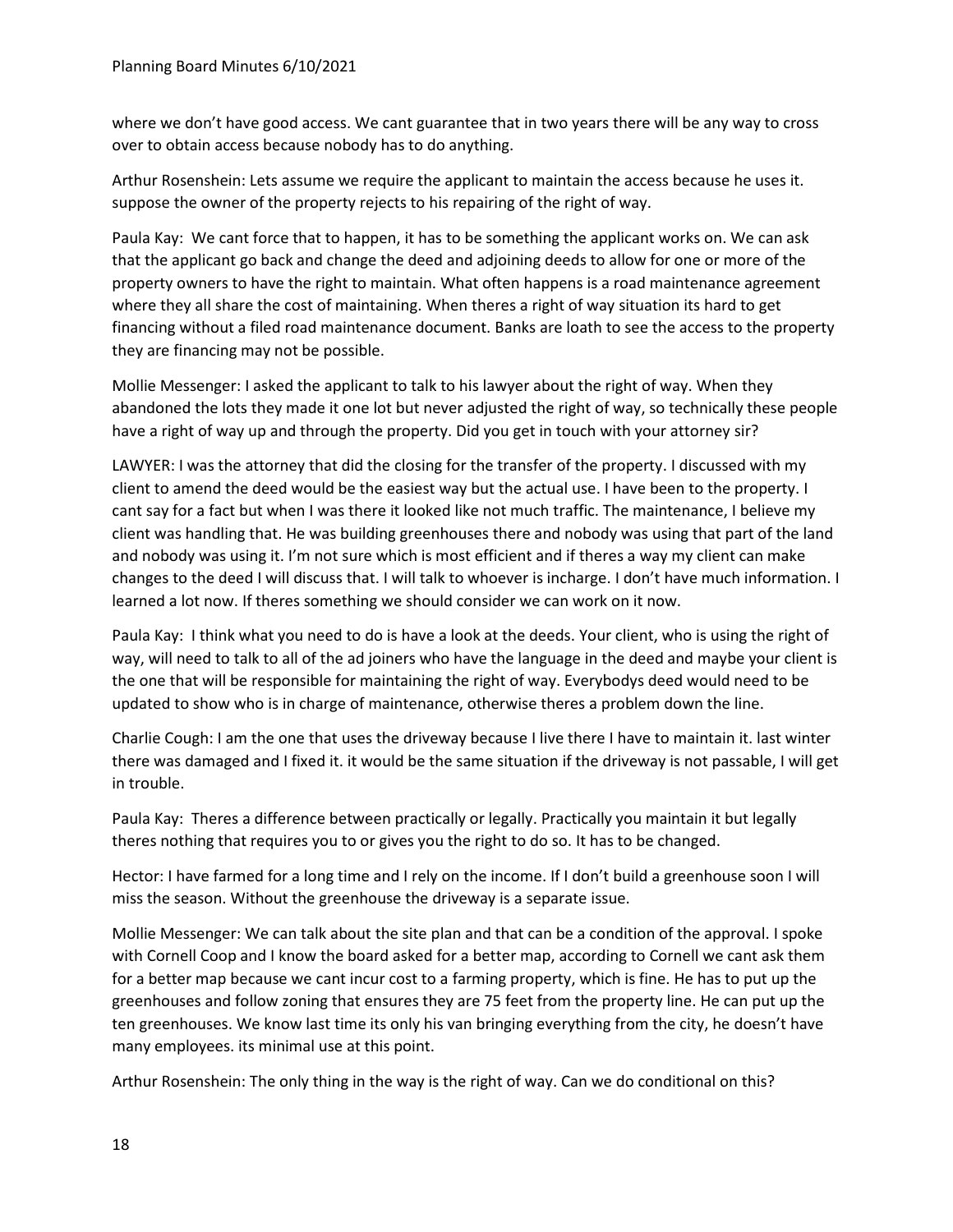Paula Kay: Yes.

Paul Lucyk: The gentleman from last month said his septic system goes on the right of way.

Mollie Messenger: I don't see how that could be possible. I couldn't find anything on that, I looked.

Paul Lucyk: Is it that the septic is failing and running on the right of way?

Mollie Messenger: Not sure that should also be on the deeds and in the right of way issue. It should be between their attorneys.

Arthur Rosenshein: We can vote a motion on conditional site plan approval, condition being a legal solution to the right of way issue to all satisfaction. Paula would you be the judge.

Paula Kay: Sure and if the applicants lawyer wants to call me I have the deeds if she doesn't have them. Then she can start there. Theyre going to need to contact the neighbors and have a discussion.

Arthur Rosenshein: We will leave it that way. Site plan approval conditioned on a legal remedy to the right of way issue.

Irv Newmark: Motion.

Paul Lucyk: Second.

Mollie Messenger: There is a time constraint. I would advise they put the greenhouses up and in the event they cant get the right of way solved we can make a second condition that hed have to take them down. I think its unfair to make him wait again and not put the greenhouses up. The deeds may take a long time.

Arthur Rosenshein: In addition to it being conditional were giving the right at his own risk to put up the greenhouses. All in favor of the conditional site plan approval. Raise your hand. Ayes have it unanimous.

# **OLD BUSINESS: 2. JOHN MAKOVIC/MAKOVIC TOWNHOUSE – SBL# 35-6-1.5 – Conceptual site plan review for a 6 unit townhouse building. Zone: MX. Acres: 0.527. Location: Waldorf Ave., Hurleyville. Cross Roads: Main Street.**

### **Glenn Smith represented.**

Paula Kay: During the break I believe Helen received a notice from the attendees for the Makovik public hearing that the legal notice sent to the neighbors had an incorrect zoom information. We double checked it against what was on the agenda and it was completely different. It is possible that there were people who got the notice and tried to call in if they didn't look at the agenda.

# Mollie Messenger: Not the paper?

Helen Budrock: The paper was correct. The mailing that went out had the wrong number.

Paula Kay: If they were using only that there may be people that were not heard tonight. I would ask that we have the applicant send mailings again.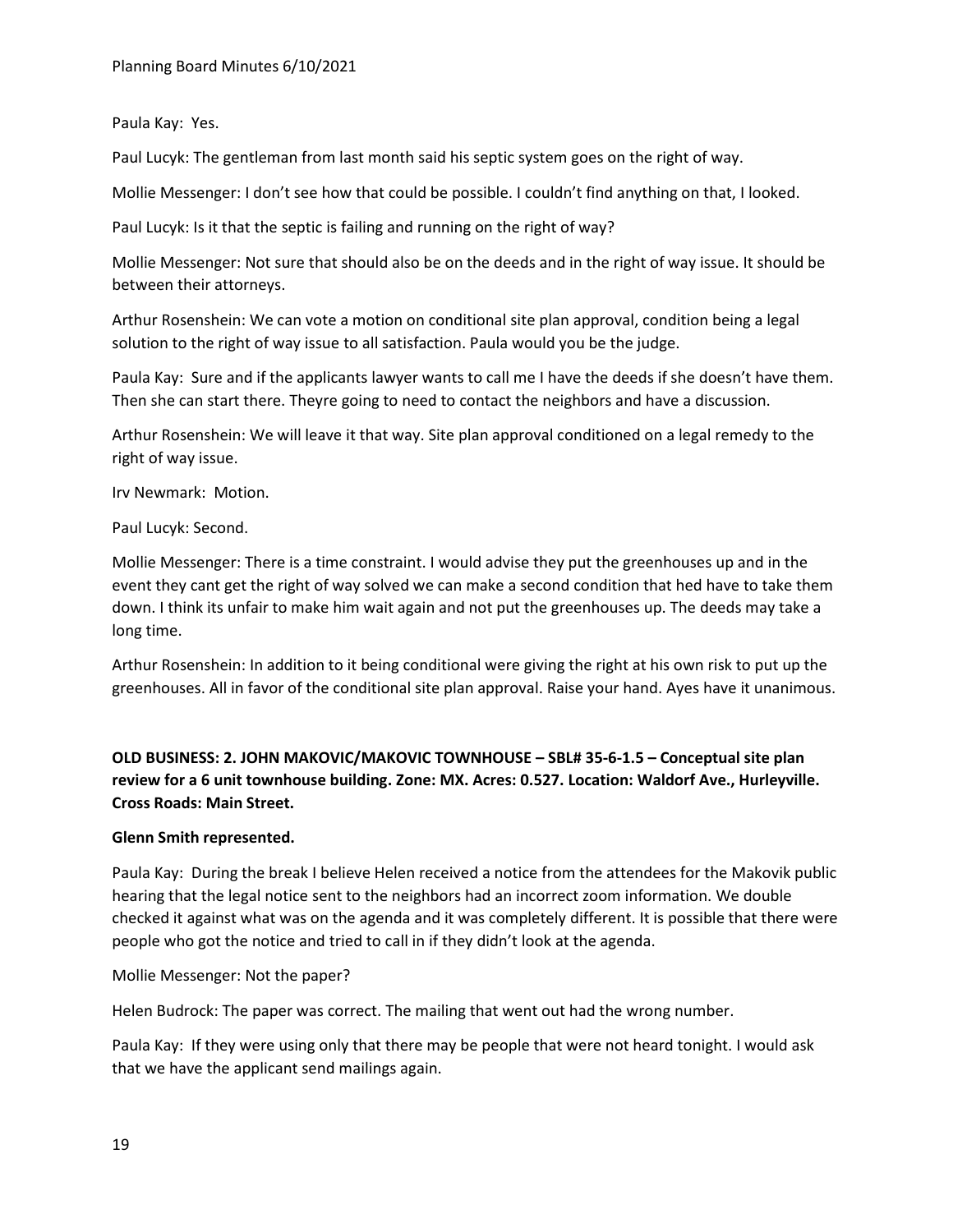Arthur Rosenshein: Its conceptual review, can we still hear from the applicant if we make no decisions tonight?

Paula Kay: Yes.

Helen Budrock: I have some comments that might be helpful for making changes between now and the next meeting.

Arthur Rosenshein: Lets do that and re-hear the public hearing because it didn't meet legal requirements.

Helen Budrock: I was going to put together a memo. The zoning code when it comes to town houses is somewhat vague and contradictory. That's something the town board is going to have to address. What makes it more complicated is that the particular town house is in the MX zone. In the zoning code, the zoning law talks about developments in PRD, R and another zone. The title doesn't mention MX but the section that mentions the setback requirement is 25 feet. Can you see on the screen? This is amended to the schedule of uses, its supplemental standards for the placement of town houses and row houses in the MX district. Mollie might have more history but I know there was a push long ago to make changes to downtown hamlet zoning so it was more friendly to new urbanism concepts. In this (shared screen) it says the front setback should be minimum of 0 feet to 5 feet maximum and all cases within the MX district the off street parking shall only be permitted in the rear yard. My suggestion, because its downtown setting, traditional development, Main Street pattern, not to build a suburban style section of row houses that doesn't fit. That's what the code was trying to do. If we look at the site, which might address concern along access at Woldorf Avenue's narrowness, if theres a way to site them pushed up to the lot line on Waldorf, that would be the front lot line. Then parking would be in the back via access drive. It would be more of a traditional development. I think that was the intent of the zoning code, in the downtown district which the MX district is used to emulate. You would have more of a row-house development where the houses would be up to the street with a sidewalk and front porch and Main Street downtown feel, and parking in the back. I know you have slope issues and contours that you might have to work around. My suggestion between now and the next meeting, see if this would work with the zoning code.

Glenn Smith: What section of the code is that from?

Helen Budrock: I don't know. I don't know where its referenced in the zoning code, its on Ecode as an attachment to the schedule of district regulations. You could go to the ZBA for interpretation, but the fact that it exists might give an opportunity to alleviate access to Waldorf and the traffic.

Glenn Smith: Okay.

Arthur Rosenshein: What is the status of the road? One car or two car wide?

Glenn Smith:It's a town road. Probably 16-18 feet. Its tight towards the back.

Arthur Rosenshein: Can we make it a little wider?

Irv Newmark: I was going to mention snow, but if parking is in the back that's fine. Snow doesn't disappear.

Glenn Smith:This will require 239, I haven't submitted, I'm not sure if the town has.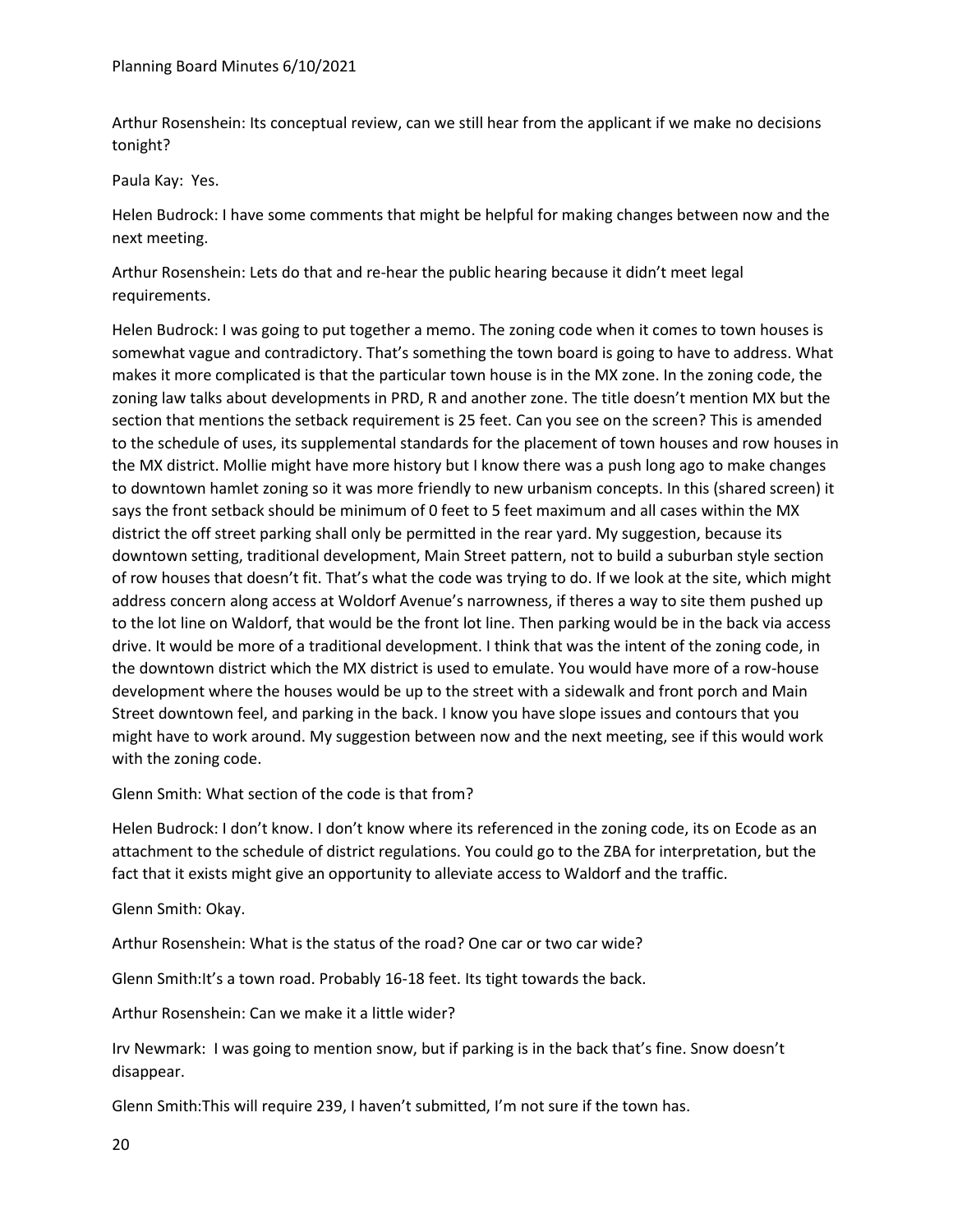Helen Budrock: It will need 239 review. If the driveway is off the Main Street it is a county road. They'll have to make sure theres adequate site distance.

Glenn Smith:Helen, youre leaning towards a single access off of Main Street, as opposed to off Waldorf all together? Its tough with the site distance issues, we'll look at it.

Helen Budrock: Yes. I know its not a flat piece of land so it is something you'll have to look at, but the zoning code is contradictory but it is clear about parking in the MX zone being rear.

John Makovic: You can also access from Waldorf and go right to the back from the edge of the road closer to main street behind the buildings.

Arthur Rosenshein: Please work on a rendering for the next meeting. I liked the one Helen pulled.

Helen Budrock: Yep. I did a google image search of something modern.

John Makovic: There was something similar to what you showed, we had proposed and went to the zoning board and were opposed on it and didn't get the zoning change to have a four unit building.

Helen Budrock: Because is was a multifamily, not allowed in that zone.

John Makovic: Right, we couldn't make the numbers work so we were forced to go this route on it.

Helen Budrock: That's what I think the applicant should do on ths point, then we'll make sure you notice with the correct zoom link.

Glenn Smith:Would a work session be something to consider?

Mollie Messenger: I think you should look at it after this meeting and see what makes sense with john and whatever you're thinking we can start that conversation. We need to get it in 239.

Glenn Smith:We'll work it out.

Mollie Messenger: Let me know.

# **OLD BUSINESS: 3. FALLSBURG HOLDINGS – SBL# 39-1-65/76/77 – Continued review of site plan for 56 duplex units, two single family units. Zone: R. Acres: 33. Location: 5499 SR 42, Fallsburg. Cross roads: Gamble Rd.**

### **Jay Zieger and Michael Rielly represented.**

Arthur Rosenshein: We're at the resolution stage here.

Helen Budrock: Yes, I drafted parts 2 and 3 of the EAF, the neg deck resolution and a conditional site plan approval resolution.

Arthur Rosenshein: Site plan review and special permit?

Helen Budrock: Correct.

Arthur Rosenshein: Lets see if we can look at SEQR.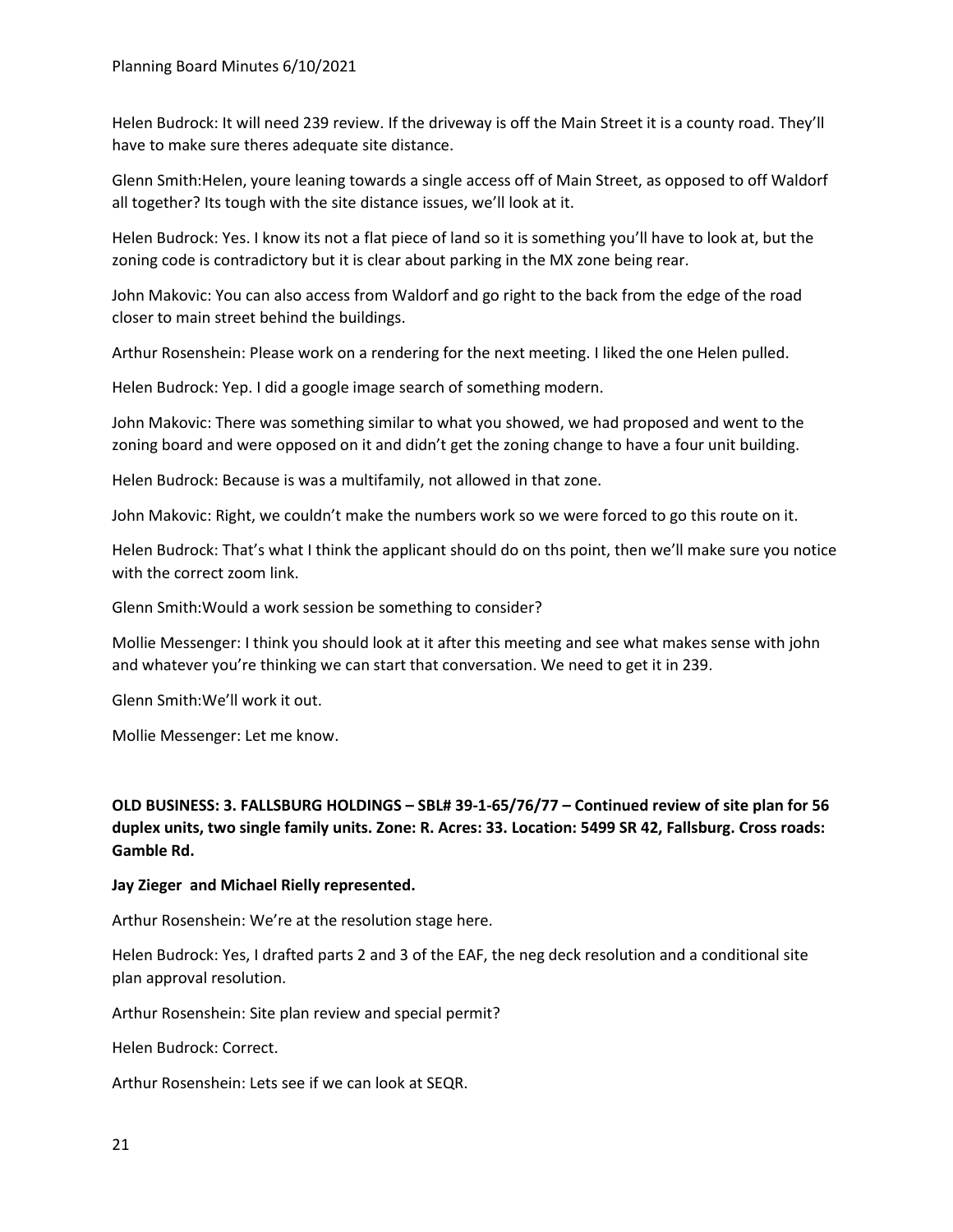Helen Budrock: I'll read it. the neg deck resolution is straight forward, whereas the project is located on State Route 42 in the Hamlet of South Fallsburg. Entails construction of the 58 unit duplex development on 22.46 acres with associated amenities. Review began with site plan application submission in February 2019 followed by submission of a final updated site plan updated May 12 incorporating changes requested by the planning board. The board declared its intent to serve lead agency for coordinated review back in October 2020. The Planning Board reviewed part 1 of the EAF and determined the in an unlisted action. The planning board has prepared parts 2 and 3 of EAF and the planning board finds that the project will not have a significant impact on the environment and a negative declaration is hereby adopted.

Arthur Rosenshein: Motion?

Bucky Loucks: Motion.

Cody Vegliante:Second.

Arthur Rosenshein: All in favor. Motion passed unanimously.

Helen Budrock: The draft resolution on your screen. Standard conditions are what we put in there. Site specific we can do one at a time.

Jay Zieger: The first whereas clause; the reference as to whose site plan application it is, it should be Fallsburg Holding LLC.

Helen Budrock: I took that off the site plan application. I apologize. Site specific conditions: No site disturbance or construction within the state right-of-way will take place until the highway work permit is issued by the DOT. All driveways and entrances shall be constructed in accordance with DOT standards and policy for the design of entrances to state highways. You may recall a variance has been acquired for relief from the entrance separation requirement. If an access gate is going to be installed at any entry/exit point a lock box must be provided. The applicant shall construct pedestrian connections between the site and shoulder between state Route 42 as required by DOT. I checked the 239 review and the DOTs comments and I didn't see a requirement for a sidewalk, just a pedestrian connection between site and shoulder. No site disturbance or construction shall take place within the 100 foot utility easement until written permission from NYSEG is given. Mike is there an update?

Michael Rielly: They have verbally given permission, I need to get it in writing.

Helen Budrock: Okay. No site disturbance or construction will take place until the SWIP has been provided to the town engineer and SPEDES permit has been issued by DEC. No disturbance or rerouting of the existing stream until the stream disturbance permit issued by DEC. Still pending Mike?

Michael Rielly: Yes.

Helen Budrock: The exposed foundations shall be 4 feet or less and covered by siding or stone. That is a comment that Ken had made on a recent technical memo. Is that the case?

Bucky Loucks: What we don't see from the road, we don't need to make them do that. Making them do that in the back it doesn't really make sense.

Helen Budrock: Do you want me to adjust it?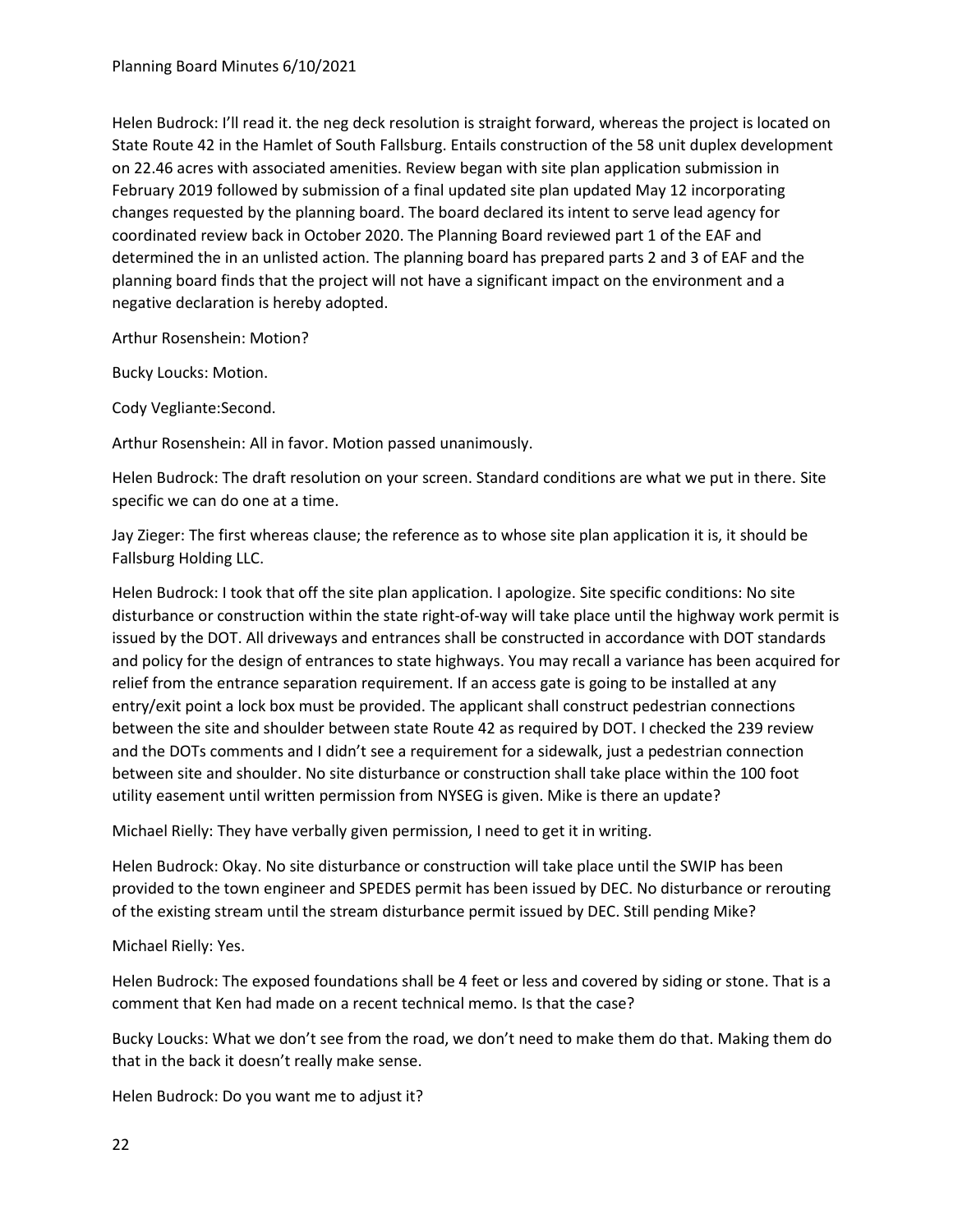Bucky Loucks: Adjusted.

Arthur Rosenshein: Exposed foundations from the highway.

Helen Budrock: We want foundations to be four feet or less?

Irv Newmark: Yes.

Helen Budrock: Final design will be consistent with the final architectural renderings, shown at the last meeting. The board asked for additions of shutters. All trees and landscaping should be installed with accordance of approved landscaping plan no later than November 1.

Jay Zieger: If I'm understanding, were supposed to be installing by November 1, 2021 landscaping and I suspect that by November 2021, which is only a few months, were either just starting this construction or at the very infant stages. I think the date is not correct. My preference is that we not tie it into a date because the date when landscaping needs to be done should be coordinated with the construction time frame. There was delays in materials. We may be in November 2022 still not finished with the first group of houses. The concept is fine just-

Arthur Rosenshein: We want to make sure the period is not August.

Helen Budrock: Arthur had wanted a plan and ideally it makes sence to plant trees in the fall or spring. We want to make sure trees aren't planted in the middle of the summer and no chance of survival. Is that okay with you?

Jay Zieger: Yes. I didn't know if Jay and I should be reversed, if what I recall we didn't finalize the landscape plan, we should get a better look at what the development looks like then get a plan. So we do landscape plan after the foundations are installed then I have to install soon after the houses are in.

Helen Budrock: We did have an approved landscape plan?

Michael Rielly: Yes.

Helen Budrock: That in place then it will be reviewed with the planning board after the foundations are installed to see if theres any modifications. There is a napproved landscaping plan as part of the plan set.

Irv Newmark: What happens is plants are planted, then the developer leaves, they become owned by the homeowner. But if that isn't given to the HOA then trees are dead. How can we assure that they are replaced if they die?

Jay Zieger: This doesn't come to replacement but off of the condo offering plan regulations theres an obligation of the developer to turn over all warranties to the homeowner.

Irv Newmark: That's good.

Helen Budrock: A year is pretty standard.

Gary Tavormina: When are we going to learn that if we don't put a date then it goes back to the homeowner. Give them a date, they have to do it by that date.

Helen Budrock: The homeowner wont install the landscaping, it's the developer.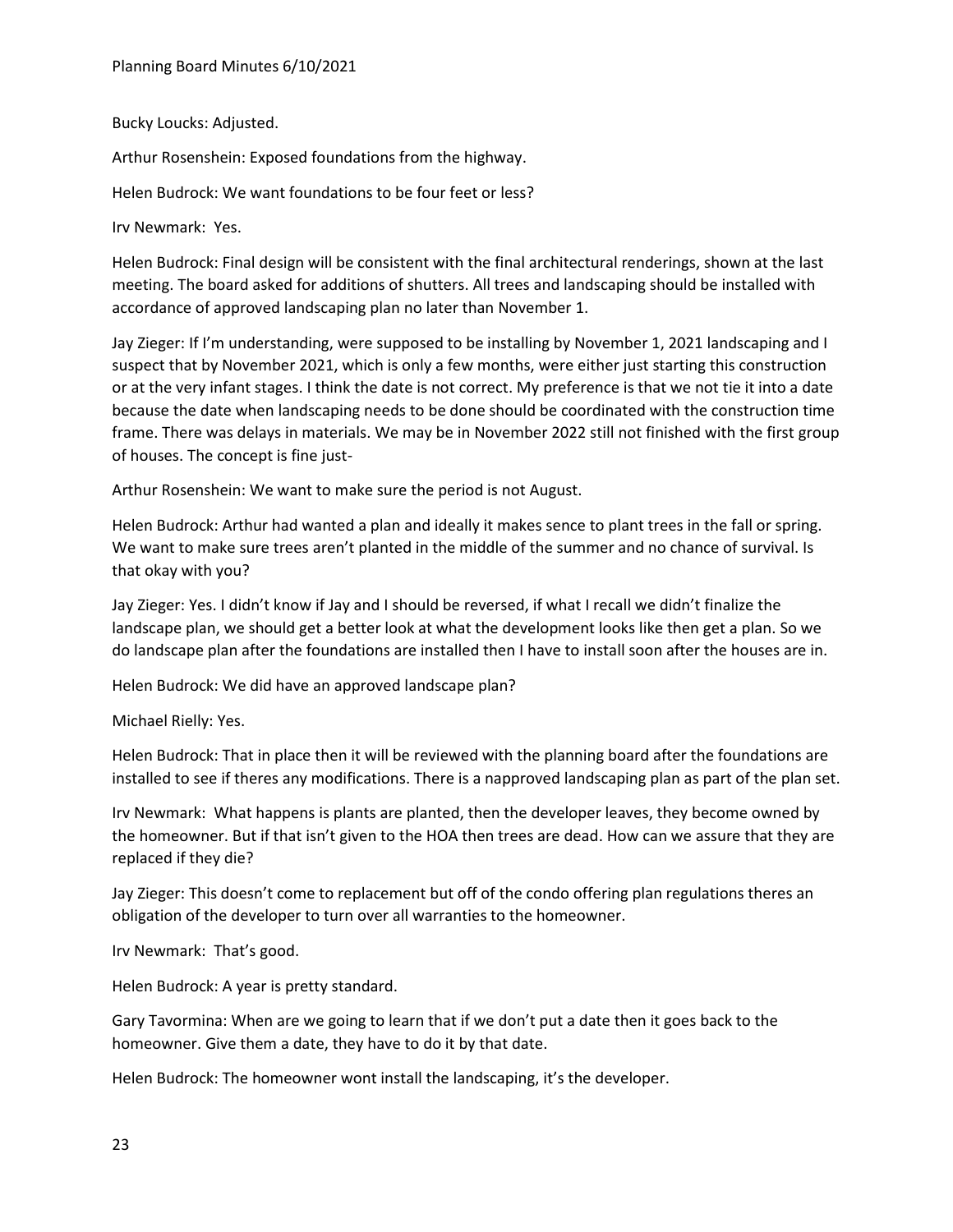Jay Zieger: It's the developer. Mollie wont give permanent CO's until the developer puts landscaping. We need to finalize the water and sewer extensions. I don't know if you want to put it in this.

Mollie Messenger: We normally do something in there about water and sewer extensions, that they need to finish that with the town board. I cant think of exact language.

Helen Budrock: I'll make a note. We have staff review and inspections which are standard conditions. Mollie, not sure if you want to discuss B specifically but this is something we've been trying to include in approval resolutions with regard to the foundation so we don't run into the situation of stories. The foundations will be field checked during construction, if theres variation construction needs to stop until changes approved and corrected to original approval.

Mollie Messenger: Correct, wording is fine. Were almost at the end of drawings. We've been having some issues with connections and different lines that I didn't know about that are popping up on these developments all of a sudden for some reason. Its causing an issue. I'm going to have Ken discuss the utility connection with Randy, that way Bobby and Randy are seeing what is going on there and I don't have a hydrant issue or some of the others that I don't know a lot.

Gary Tavormina: Can we force a bond to cover the landscaping?

Mollie Messenger: We do that already. We don't do a bond to cover it living, we do an escro agreement until it is put in. I don't know if we can do it to make them live or if we hold it for a year, if we can hold it maybe?

Paula Kay: You absolutely could.

Gary Tavormina: Its worth doing.

Arthur Rosenshein: Theres language about permanent CO after the landscaping is put in. can we put that language in writing also?

Helen Budrock: Okay. No final certificate of occupancy can be issued until landscaping is installed as per the site plan.

Arthur Rosenshein: Would we want to make site plan approval conditional on sewer water district extension?

Helen Budrock: I have added that while we were talking.

Paul Lucyk: If you don't have the water and sewer district, has all the work been done knowing what they need for gallon per minutes and adequate water sewer for the complete development?

Jay Zieger: That study has been done by Mike Rielly who submitted to Ken a preliminary document called Map Plan and Report, where Mike does the analysis. Ken I think it is under review?

Mollie Messenger: Ken stepped away but we had a meeting and Mike knows what he has to to.

Jay Zieger: The calculation has to be done before we get to where we are.

Arthur Rosenshein: Comments? Motion for approval for resolution for site plan for Fallsburg Holdings.

Helen Budrock: Conditional site plan and special permit approval.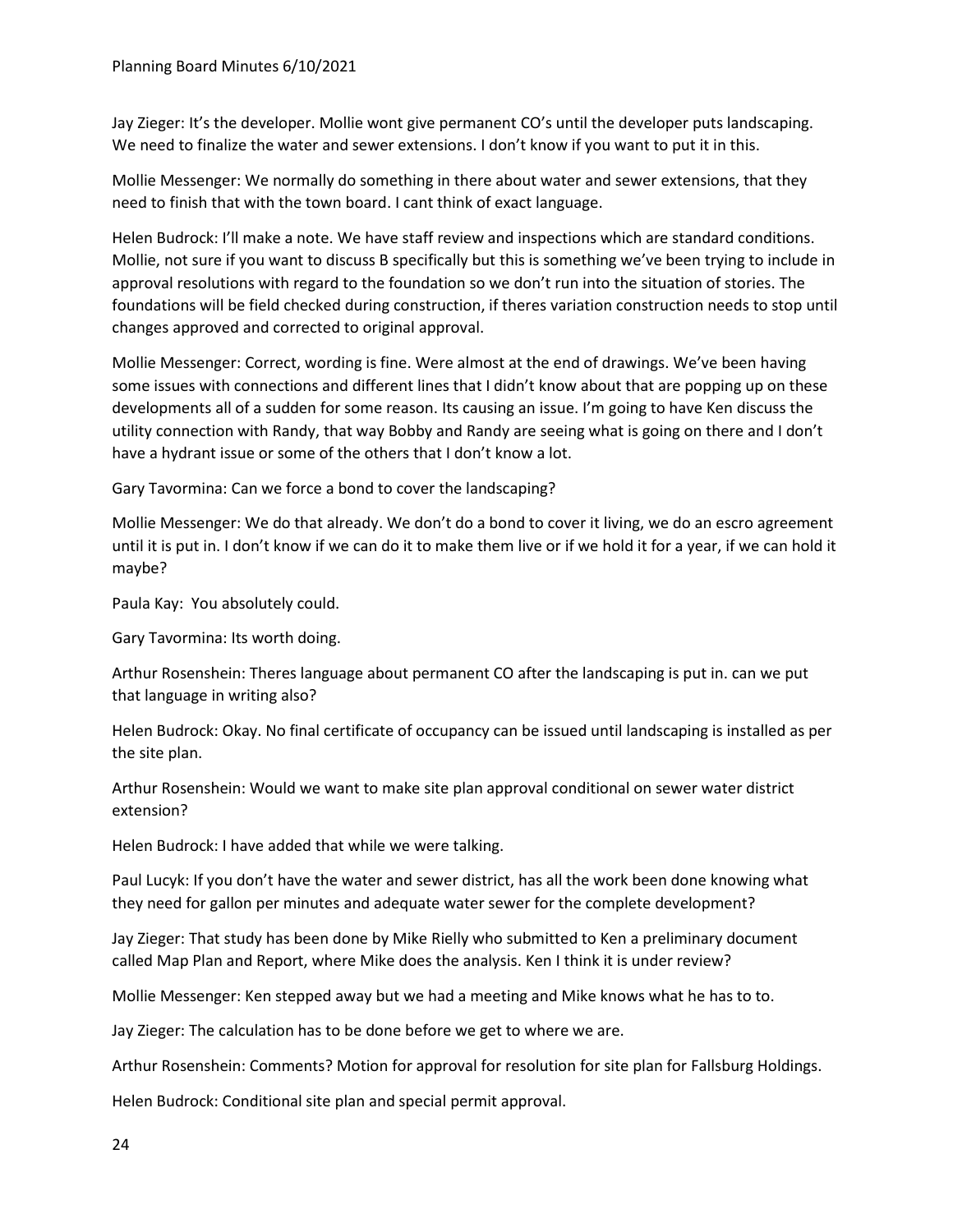Planning Board Minutes 6/10/2021

Arthur Rosenshein: Your language.

Cody Vegliante:Motion.

Bucky Loucks: Second.

Arthur Rosenshein: All in favor raise hands. Unanimous.

**OLD BUSINESS: 5. CAMP SKWERE – SBL# 58-1-24 - Requests site plan approval to demolish 4 buildings and replace them with one dorm building with the same square footage. Zone: REC. Acres: 78.26. Location: 1123 Glen Wild Rd., Woodridge. Cross Roads: Davos Rd.** 

#### **Abraham Mizrahi represented.**

Bucky Loucks: I want to make sure, usually when Camp Skwere comes in theres a lot of complaints, did they have the right zoom number this evening? Usually people from there are.

Mollie Messenger: Yeah, they did.

Arthur Rosenshein: Any discussion? It seems to be a 1 on 1 replacement.

Mollie Messenger: The drawings aren't close yet. Theres no utilities. I would do a work session. They are asking for double amount of beds. I don't know how it works because sewer is going to Woodridge not Fallsburg. It needs to be worked through, the drawings aren't there yet.

Paula Kay: We need a 239 on this too I believe.

Arthur Rosenshein: Recommending a work session?

Mollie Messenger: Yeah, I can schedule and put it together. The applicant worked with the fire department and were happy about that. They cleaned up the entrance, they need to put up another sign. The technical part of the plans and double occupancy should be discussed and where utilities are.

Arthur Rosenshein: I was under the impression that occupancy would be the same. That makes it more complicated. Then come to a work session and see if you can work out the details.

Mollie Messenger: They want to go from 56 beds to 80.

Arthur Rosenshein: What is enrollment in the camp?

AM: I'm not sure.

Paula Kay: Can you find out?

Arthur Rosenshein: That will point out the significance of the increase.

AM: Those four buildings I think we had 105 kids, but I'm not sure if theres more sleep overs. The rest are bungalows.

Arthur Rosenshein: Lets get numbers.

AM: Coming for work session, will I still need to come to a planning board meeting?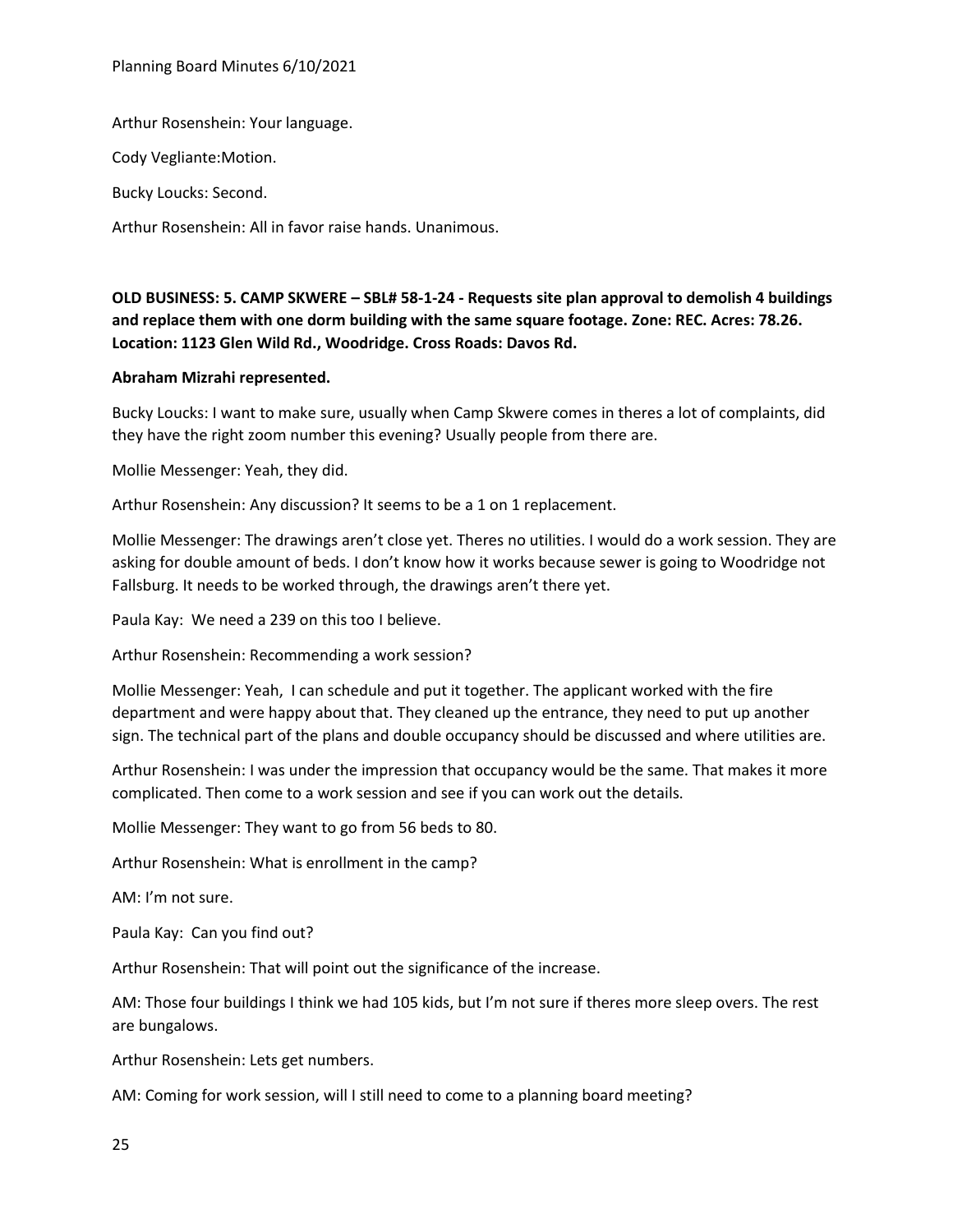Helen Budrock: After the Work session yes.

AM: I'll be in contact with Mollie.

# **OLD BUSINESS 6. MOUNTAIN STREAM VILLAS – SBL# 29-1-4.1 – Requests review of site plan for 93 single family homes. Zone: REC. Acres: 83.79. Location: 114 Lake House Rd., Woodridge. Cross Roads: Dairyland Rd.**

### **Jay Zieger and Michael Rielley represented.**

Jay Zieger: To refresh, its been around and around. It was close to being approved then litigation derailed it. there was zoning issues and changes and we ended with use variance from ZBA. The project is now being developed consistent with use variance. Its not in water or sewer district and the project, and the project when it had been preliminary, or close to being approved on the first duration, it was a temporary occupancy community and the quantity of water required was X and under the new health department regulation everything has to be viewed as year round, so X+Y. the developer sent a better part of the year or two years trying to find water and that's why things were on hold.

Michael Rielly: Ten to 15 years ago the health department looked at developments as transient water supplies, meaning if something were to go wrong with the water supply, the owner could go to his primary home. I think rightfully they changed regulation because a lot of units are being used more than just the summer. Now you need to meet same standards as you would any public water supply. Initially when this was done years ago it was to meet lesser standard and now we need to drill additional wells to meet the more rigorous standard of regular water supply. We have five wells that have been drilled on site scattered throughout, mostly in the middle of the development. Hydrogeologist was done and everything was coordinated with the health department and Kens office. Basically we have 64 gallons per minute available. if you look at the map I have calculation here at the top. I calculated the number of bedrooms that allows us, 307 bedrooms to meet the health department rules. We broke it down, darker gray solid hatch units are phase 1, four bedroom units. Then the remainder units, single hatching, proposed as three bedroom units.

Arthur Rosenshein: Are the buildings going to have basements?

Michael Rielly: Yes I believe so.

Arthur Rosenshein: That tends to be a problem. Normally when people finish the basements, quietly, its not a real issue because they are on town sewer/water. Now theres a water constraint and we have no way of knowing when they build the basements up. I don't know how to prevent that except physically not having basements.

Michael Rielly: I anticipated you'd bring that up. I made the client aware and he wanted to see what you had to say.

Jay Zieger: I'm not challenging your point but its not permitted to finish basement without permit. we had a similar issue on another development and the planning board insisted we put into our condo declaration and put on map and different disclosure places a provision that site plan approval requires no additional bedrooms and the basements cant be finished in any manner. That's enforcement of town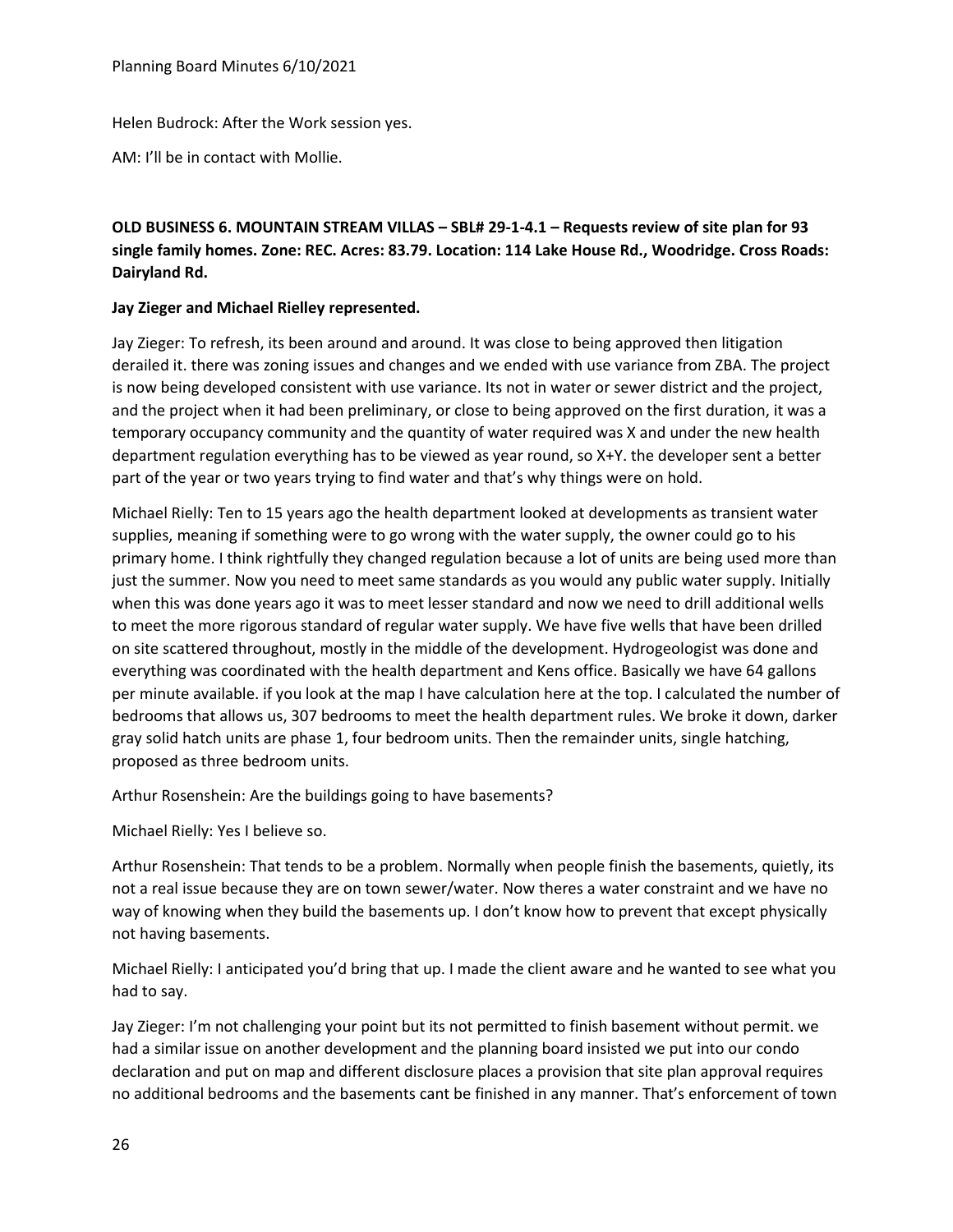building level and condominium level. You have the disclosure because its in the declaration which is part of the deed.

Mollie Messenger: Its an issue, should the houses be on crawl spaces? Do people have rights to finish the basements? They can finish and not have bedrooms and I don't know what the right answer is. Its concerning because its not on town water.

Irv Newmark: Mike, the sewer plant design, is that based on bedrooms or units.

Michael Rielly: Bedrooms as well. There was a design years ago and well need to design a new one.

Irv Newmark: How tight is that design if they decide to put a few rooms down the line in the basement? Will the sewer plant be automatically overloaded?

Michael Rielly: Normally, Roger Hage who has designed a few others in town, designs 20-30 % contingency in anticipation. I'll make sure he does that.

Mollie Messenger: You can only build to 80% capacity so its what they should be doing.

Arthur Rosenshein: We're not doing final approval tonight.

Helen Budrock: Mollie in your notes you had referenced the agreement attached. I didn't get the settlement.

Mollie Messenger: Sure.

Arthur Rosenshein: We agree to continue the discussion. It might be a while to figure it out.

Michael Rielly: What is the next step?

Mollie Messenger: I'm not sure about work session but you do need to do your ARB review if it hasn't been done yet. Have you done landscaping plan and elevations and what they'll look like?

Michael Rielly: Not that I can recall but if so it would've been a long time ago.

Helen Budrock: At the work session you should look to see where we are with the SEQR process. If there was lead agency we might update the EAF and see where we stand with that so were not duplicating effort.

Mollie Messenger: And change the parking because we cant have parallel parking.

Michael Rielly: I know.

Mollie Messenger: Whats the parking lot up front?

Michael Rielly: I want to say there was a parking problem with Lake House Hotel at that intersection?

Irv Newmark: There was.

Michael Rielly: It might have been blockades.

Mollie Messenger: Are they putting in the parking lot for the neighbor?

Irv Newmark: Leave it itn.